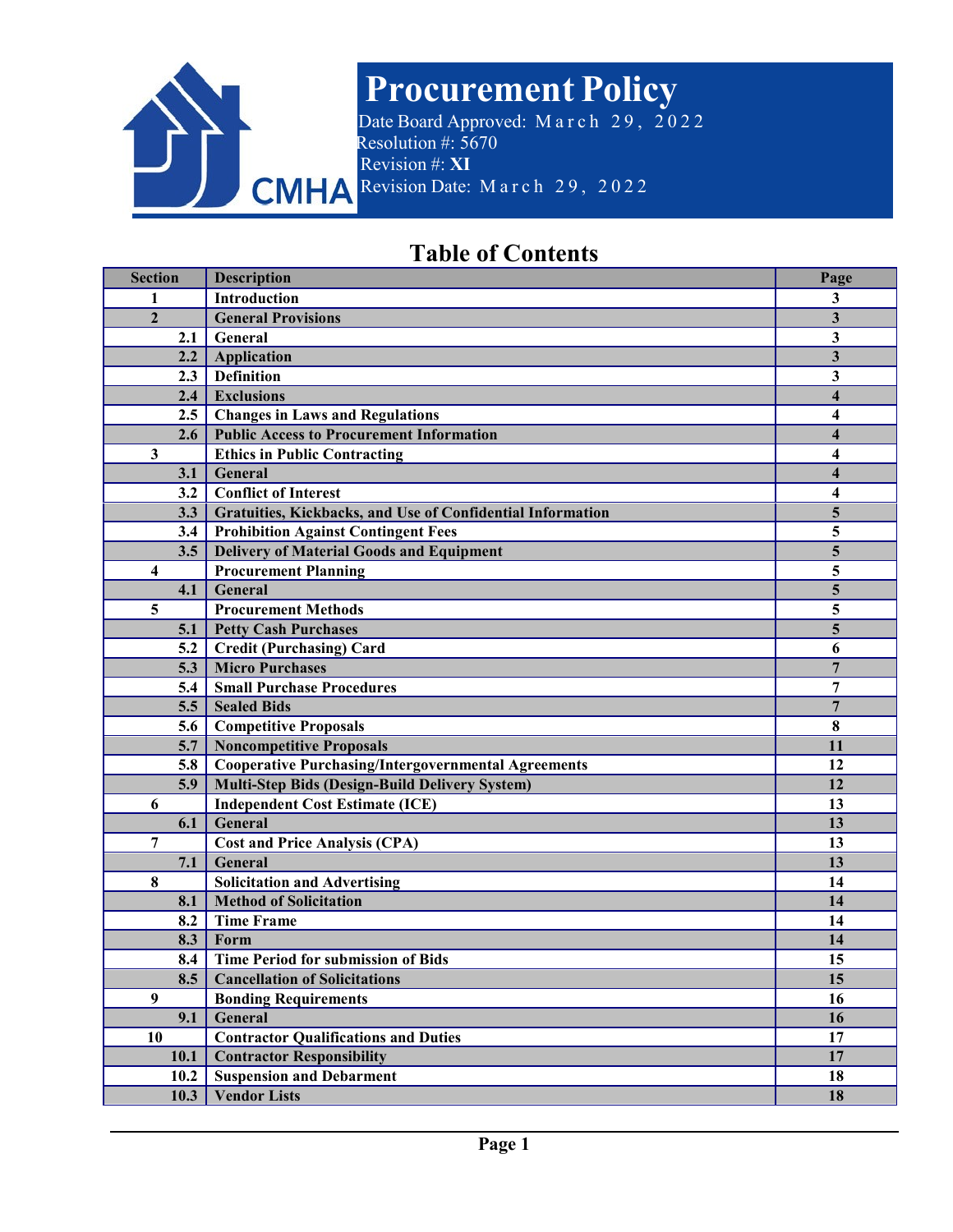| <b>Section</b> | <b>Description</b>                                       | Page     |
|----------------|----------------------------------------------------------|----------|
| 11             | <b>Contract Pricing Arrangements</b>                     | 18       |
| 11.1           | <b>Contract Types</b>                                    | 18       |
| 11.2           | <b>Options</b>                                           | 18       |
| 12             | <b>Contract Clauses</b>                                  | 19       |
| 12.1           | <b>Contract Pricing Arrangements</b>                     | 19       |
| 12.2           | <b>Required Forms</b>                                    | 19       |
| 13             | <b>Contract Administration</b>                           | 19       |
| 13.1           | General                                                  | 19       |
| 14             | Specifications                                           | 20       |
| 14.1           | General                                                  | 20       |
| 14.2           | Limitation                                               | 20       |
| 15             | <b>Appeals and Remedies</b>                              | 20       |
| 15.1           | General                                                  | 20       |
| 15.2           | <b>Informal Appeals Procedure</b>                        | 20       |
| 15.3           | <b>Formal Appeals Procedure</b>                          | 20       |
| 16             | <b>Diversity and Economic Inclusion in Contracting</b>   | 21       |
| 16.1           | <b>Required Efforts</b>                                  | 21       |
| 16.2           | Goals                                                    | 22       |
| 16.3           | <b>Definitions</b>                                       | 22       |
| 16.4           | <b>Section 3 Procurement Procedure</b>                   | 23       |
| 16.5           | Diversity & Economic Inclusion Non-Compliance Sanctions  | 25       |
| 17             | <b>Board Approval of Procurement Actions</b>             | 26       |
| 17.1           | <b>Authority</b>                                         | 26       |
| 18             | <b>Delegation of Contracting Authority</b>               | 26       |
| 18.1           | Delegation                                               | 26       |
| 18.2           | <b>Procedures</b>                                        | 26       |
| 19             | Documentation                                            | 26       |
| 19.1           | <b>Required Records</b>                                  | 26       |
| 19.2           | <b>Level of Documentation</b>                            | 27       |
| 19.3           | <b>Record Retention</b>                                  | 27       |
| 20             | <b>Disposition of Surplus Property</b>                   | 27       |
| 20.1           | General                                                  | 27       |
| 21             | <b>Funding Availability</b>                              | 27       |
|                | 21.1 General                                             | $\bf 27$ |
| 22             | <b>Sponsorship Program Policy</b>                        | 27       |
| 22.1           | <b>Philosophy</b>                                        | 27       |
| 22.2           | <b>Policy</b>                                            | 28       |
| 22.3           | <b>Definition of Sponsorship</b>                         | 28       |
| 22.4           | <b>Solicitation of Sponsor</b>                           | 28       |
| 22.5           | <b>Sponsorship Selection Criteria</b>                    | 28       |
| 22.6           | <b>Sponsorship Restrictions</b>                          | 29       |
| 22.7           | <b>Non-Endorsement</b>                                   | 29       |
| 22.8           | Sponsor's Right to Publicize Their Association with CMHA | 30       |
| 22.9           | <b>Non-Discrimination</b>                                | 30       |
| 22.10          | <b>Sponsorship Agreement</b>                             | 30       |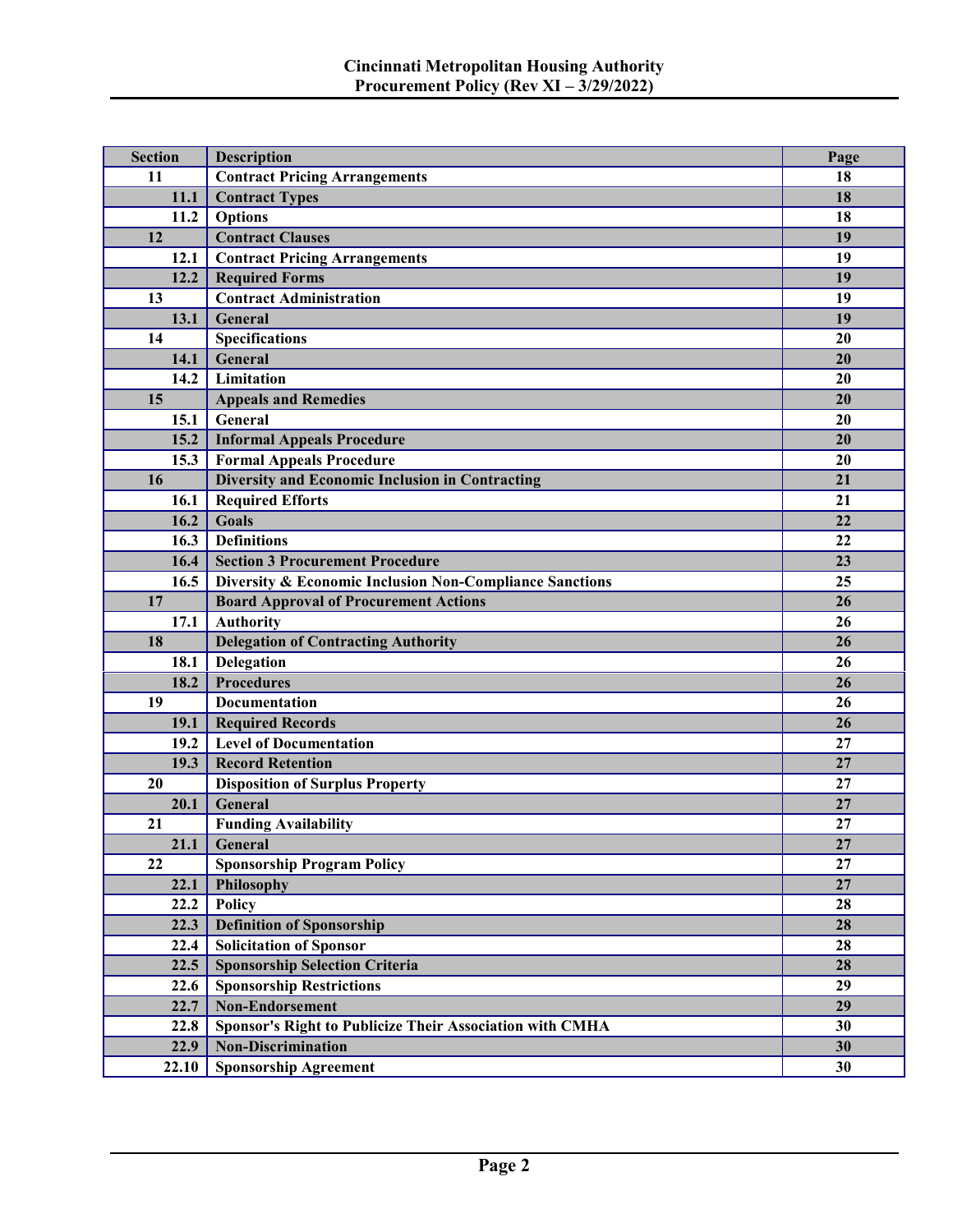## **1.0 INTRODUCTION**

Established for the Housing Authority of the Cincinnati Metropolitan Authority (hereinafter, "CMHA") by Action of CMHA Board of Commissioners (Board) on March 31, 2015, this Procurement Policy (Policy) complies with the Annual Contributions Contract (ACC) between CMHA and the United States Department of Housing and Urban Development (HUD), Federal Regulations at 2 CFR 200, the procurement standards of the Procurement Handbook for Public Housing Authorities (PHAs), HUD Handbook 7460.8, REV 2 (7460.8 rev-2), and applicable State and Local laws.

## **2.0 GENERAL PROVISIONS**

- **2.1 General.** CMHA shall:
	- **2.1.1** Provide for a procurement system of quality and integrity;
	- **2.1.2** Provide for the fair and equitable treatment of all persons or firms involved in purchasing by CMHA;
	- **2.1.3** Ensure that supplies and services (including construction) are procured efficiently, effectively, and at the most favorable and valuable prices available to CMHA;
	- **2.1.4** Promote competition in contracting; and
	- **2.1.5** Assure that CMHA purchasing actions are in full compliance with applicable Federal standards, HUD regulations, State, and local laws.
- **2.2 Application.** This Policy applies to procurement actions of CMHA. There are sections which only apply to procurement actions funded by federal funds and governed by 2 CFR 200. Those sections are noted within the section. However, nothing in this Policy shall prevent CMHA from complying with the terms and conditions of any grant, contract, gift or bequest that is otherwise consistent with the law. When both federal and non-Federal grant funds are used for a project, the work to be accomplished with the funds should be separately identified prior to procurement so that appropriate requirements can be applied, if necessary. If it is not possible to separate the funds, federal procurement regulations shall be applied to the total project. If funds and work can be separated and work can be completed by a new contract, then regulations applicable to the source of funding may be followed.  $(7460.8 \text{ rev-}2 \text{ §}1.2)$
- **2.3 Definition.** The term "procurement," as used in this Policy, includes the procuring, purchasing, leasing, or renting of: (1) goods, supplies, equipment, and materials, (2) construction and maintenance; consultant services, (3) Architectural and Engineering (A/E) services, (4) Social Services, and (5) other services. (7460.8 rev-2  $\S$ 1.9)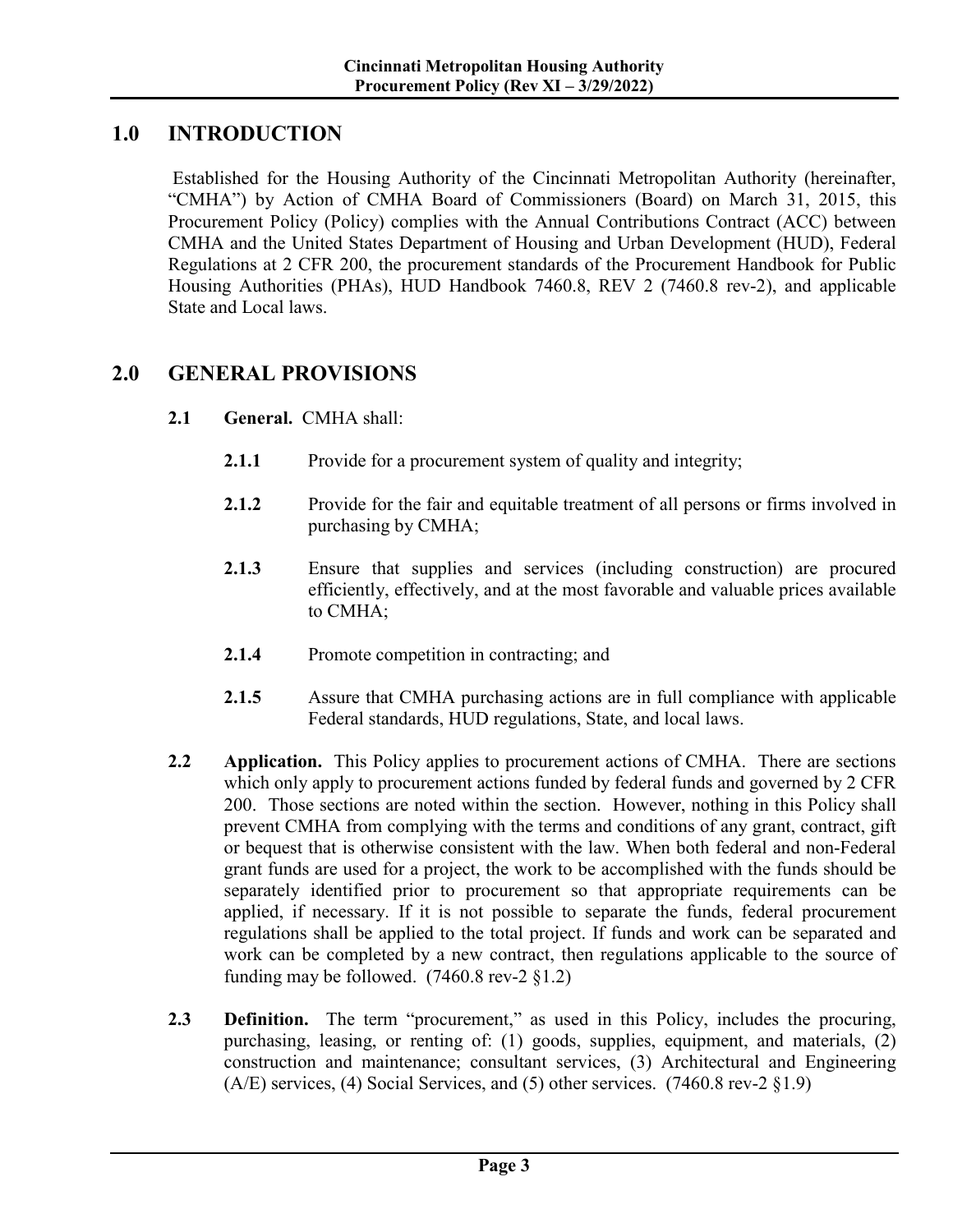- 2.4 Exclusions. This policy does not govern administrative fees earned under the Section 8 voucher program, the award of vouchers under the Section 8 program, the execution of landlord Housing Assistance Payments contracts under that program, or non-HUD program income, e.g., fee-for-service revenue under 24 CFR Part 990. These excluded areas are subject to applicable State and local requirements. (7460.8 rev-2 §1.2)
- **2.5 Changes in Laws and Regulations.** In the event an applicable law or regulation is modified or eliminated, or a new law or regulation is adopted, the revised law or regulation shall, to the extent inconsistent with these Policies, automatically supersede these Policies.
- **2.6 Public Access to Procurement Information**. Most procurement information shall be available to the public to the extent provided in The Government in the Sunshine Act (Pub.L. 94-409, 90 Stat. 1241, enacted September 13, 1976, 5 U.S.C. § 552b and the Ohio Public Records Act (ORC 149.43). Requests for procurement information should follow the policy and procedures as is defined by the CMHA Public Record Policy.

# **3.0 ETHICS IN PUBLIC CONTRACTING**

- **3.1 General.** CMHA hereby establishes this code of conduct regarding procurement issues and actions and shall implement a system of sanctions for violations. This code of conduct, etc., is consistent with applicable Federal, State, or local law.
- **3.2 Conflicts of Interest.** No employee, officer, Board member, or agent of CMHA shall participate directly or indirectly in the selection, award, or administration of any contract if a conflict of interest, either real or apparent, would be involved. This type of conflict would be when one of the persons listed below has a financial or any other type of interest in a firm competing for the award:
	- **3.2.1** An employee, officer, Board member, or agent involved in making the award;
	- **3.2.2** His/her relative (including father, mother, son, daughter, brother, sister, uncle, aunt, first cousin, nephew, niece, husband, wife, father-in-law, mother-in-law, son-in-law, daughter-in-law, brother-in-law, sister-in-law, stepfather, stepmother, stepson, stepdaughter, stepbrother, stepsister, half brother, or half sister);
	- **3.2.3** His/her partner; or
	- **3.2.4** An organization which employs or is negotiating to employ, or has an arrangement concerning prospective employment of any of the above.

(7460.8 rev-2 §4.4.A; 2 CFR §200.318(c), ACC §19)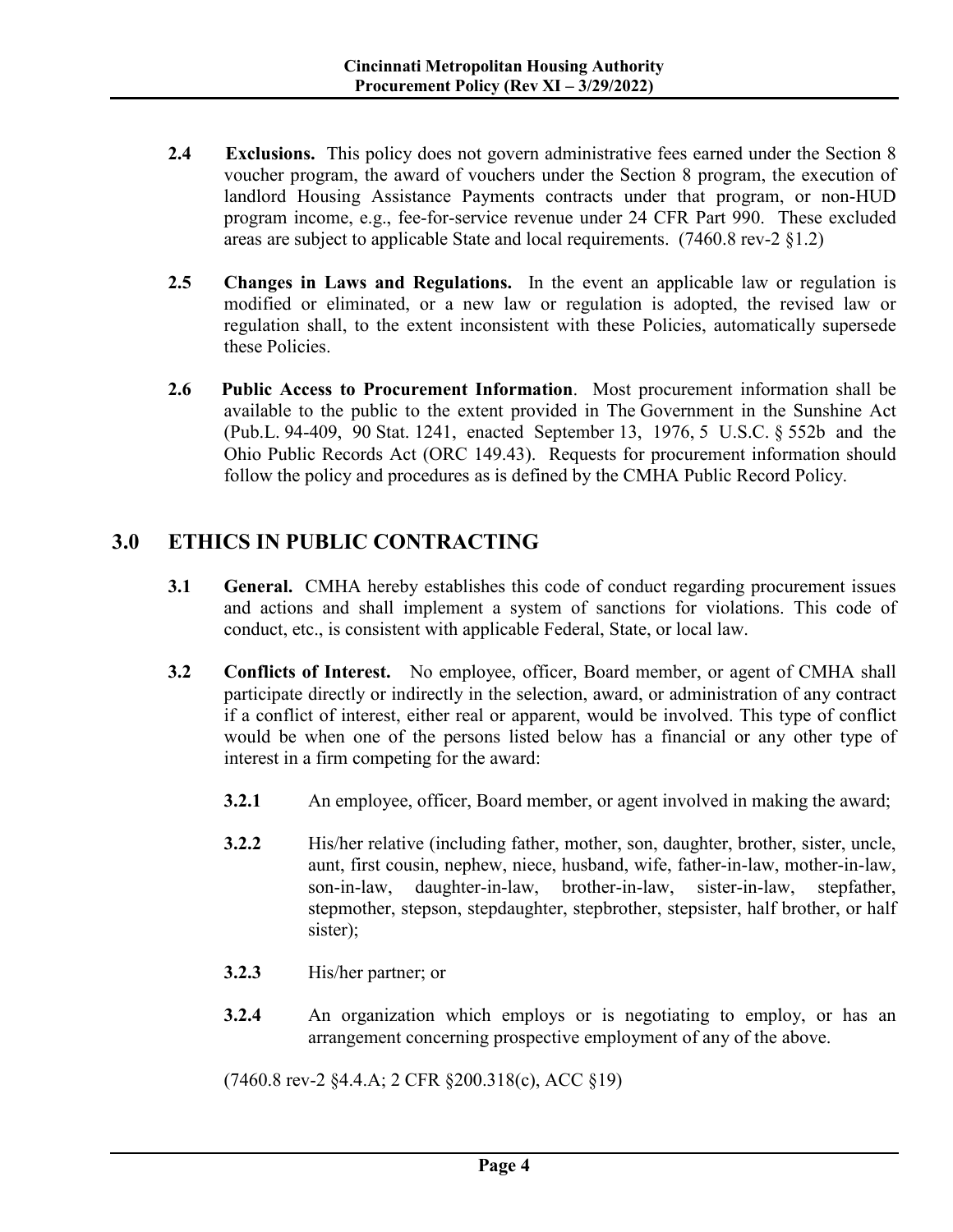- **3.3 Gratuities, Kickbacks, and Use of Confidential Information.** No officer, employee, Board member, or agent of CMHA shall ask for or accept gratuities, favors, or items from any contractor, potential contractor, or party to any subcontract, and shall not knowingly use confidential information for actual or anticipated personal gain. (7460.8 rev-2 §4.5, 2 CFR §200.318(c))
- **3.4 Prohibition Against Contingent Fees.** Contractors wanting to do business with CMHA must not hire a person to solicit or secure a contract for a commission, percentage, brokerage, or contingent fee, except for bona fide established commercial selling agencies. (7460.8 rev-2 §4.6, 2 CFR §200.318(c) and (h))
- **3.5 Delivery of Material Goods and Equipment**. No CMHA officer, employee, Board Member, or agent of CMHA shall purchase material goods or equipment on behalf of the Agency and have them delivered to anywhere but a CMHA owned property, regardless of efficiency and/or cost savings.

## **4.0 PROCUREMENT PLANNING**

- **4.1 General.** Planning is essential to managing the procurement function properly. Hence, CMHA will periodically review its record of prior purchases, as well as future needs, to:
	- **4.1.1** Find patterns of procurement actions that could be performed more efficiently or economically;
	- **4.1.2** Maximize competition and competitive pricing among contracts and decrease CMHA's procurement costs;
	- **4.1.3** Reduce CMHA administrative costs;
	- **4.1.4** Ensure that supplies and services are obtained without any need for reprocurement (i.e., resolving bid protests); and
	- **4.1.5** Minimize errors that occur when there is inadequate lead time.

Consideration shall be given to storage, security, and handling requirements when planning the most appropriate purchasing actions. (7460.8 rev-2 §3.1)

## **5.0 PROCUREMENT METHODS**

**5.1 Petty Cash Purchases.** A minimal amount of purchases as defined by Petty Cash procedures may be handled through the use of a petty cash account. Petty Cash Accounts are established in an amount sufficient to cover small purchases for the following departments: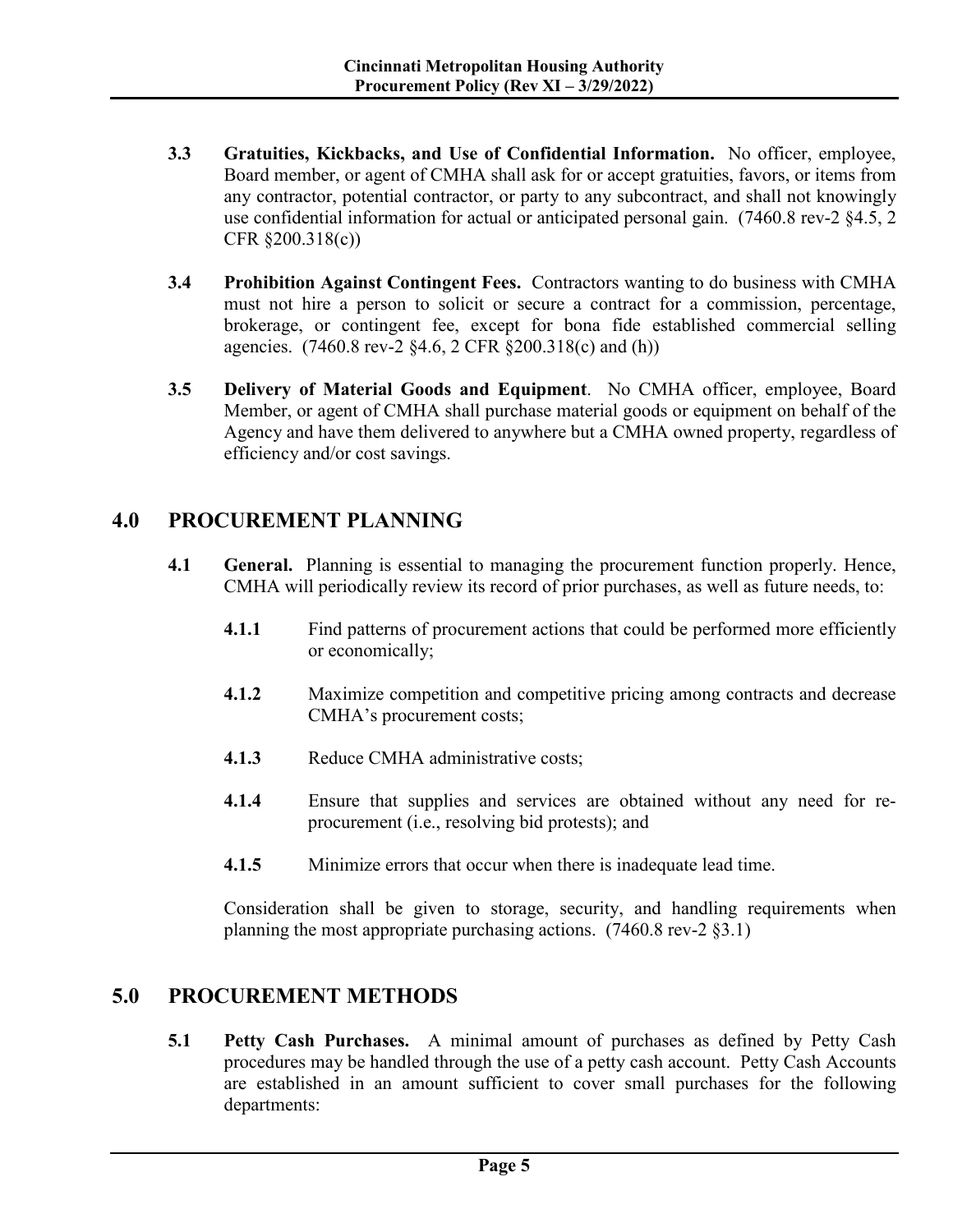**5.1.1** Finance - \$900

**5.1.2** Management Services - \$500

Petty Cash Purchases shall not exceed a total of \$1,400 agency wide, and should be made during a reasonable period, e.g., one month. For all Petty Cash Accounts, CMHA shall ensure that security is maintained and only authorized individuals have access to the account. These accounts shall be reconciled and replenished periodically. In the event that a Petty Cash Purchase would exceed its monthly limit by department use, the purchases must be approved by the Chief Executive Officer or their designee. Petty Cash purchases should follow the rules for all other purchases and the procurement policy. (7460.8 rev-2 §5.6, 2 CFR Part 200)

- **5.2 Credit (Purchasing) Cards.** Credit card usage should follow the rules for all other small purchases and as is defined by the Purchasing Card Procedures. For all Purchasing Cards, CMHA shall ensure that security is maintained and only authorized individuals and/or their designees have access to the use of the Purchasing Cards. These accounts shall be reconciled periodically to ensure timely payment to the Provider. When using credit cards, CMHA shall adopt reasonable safeguards to assure that they are used only for intended purposes (for instance, limiting the types of purchases or the amount of purchases that are permitted with credit cards).
	- **5.2.1** Credit (Purchasing) Cards should be limited to the following on a monthly basis:

**5.2.1.1** Maintenance - \$500 (limit) For emergency purchase of supplies, materials, and services that do not exceed the small purchase threshold and to be used only after normal business hours.

**5.2.1.2** Travel and Training - \$10,000 (limit) For approved travel and training requests.

**5.2.1.3** Administrative - \$2,000 (limit) For the purchase of small items when petty cash is unavailable or impractical, and when credit card payment is the only option available.

**5.2.1.4** Information Technology - \$2,000 (limit) For the small purchase items on the web when price comparison has been completed and the web purchase is the lowest price; and also for emergency computer equipment.

**5.2.1.5** Fuel Purchases - \$350 (monthly limit per individual) For jobrelated fuel purchases in CMHA owned vehicles

In the event that the use of a credit card should exceed the stated limits (i.e. emergency purchase by Maintenance) the purchase must be approved by the Chief Executive Officer or their designee.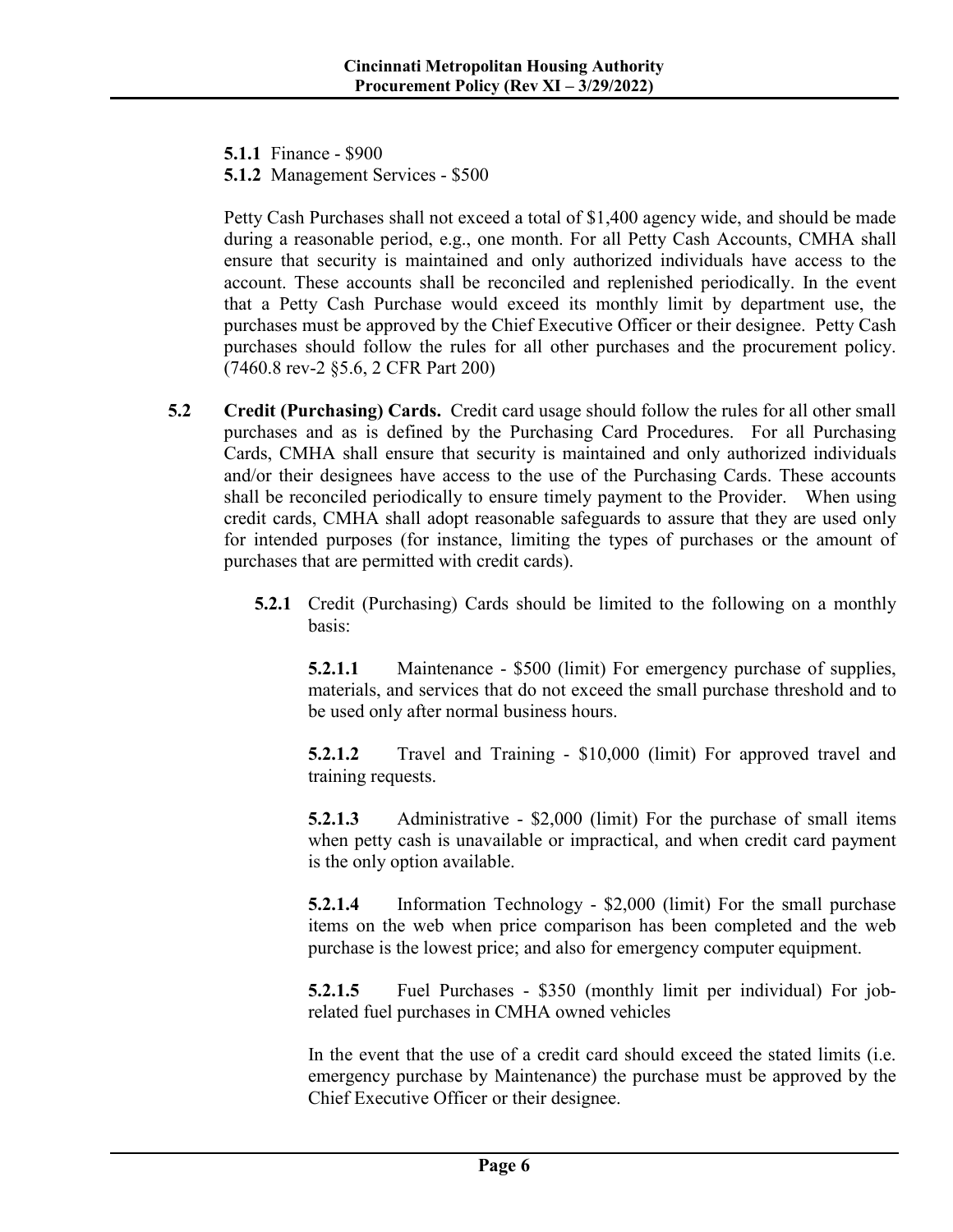**5.2.2** Credit (Purchasing) Card information may be kept by a vendor procured in accordance with this policy (i.e. hotels). Use shall be limited to authorized individuals, and must be approved by a member of the Finance Department.

(7460.8 rev-2 §5.7)

- **5.3 Micro Purchases**. Purchases involving an expenditure of \$10,000 or less may be made after obtaining one price quotation, if the price is considered reasonable. Vendor catalogs, as well as previous purchases, where applicable, of the same or similar item should be considered in determining price reasonableness. To the extent practicable, such micro-purchases must be distributed equitably among qualified sources and if practical, a quotation shall be solicited from other than the previous source before placing a repeat order. The aggregate amount of expenditures for the product or service is limited to the micro purchase limit per fiscal year when using the micro purchase procurement method. (7460.8 rev-2 §5.3.B, 2 CFR §200.320(a)(1), §200.102 and 48 CFR §2.101)
- **5.4 Small Purchase Procedures.** For any amounts above the Micro Purchase threshold, but not exceeding \$50,000, CMHA may use small purchase procedures. Under small purchase procedures, CMHA should solicit from a minimum of three qualified sources. Written documentation shall include, at a minimum, the company name, phone number or e-mail address and amount of quote.

For those purchases funded by federal funds and governed by 2 CFR 200, small purchases shall include HUD's Mandatory Contract Clauses for Small Purchases Other Than Construction. Additionally, Construction Contracts require HUD 5370-EZ although HUD 5370 may be used. Maintenance contracts require Section II of HUD 5370-C.

To the greatest extent feasible, and to promote competition, small purchases should be distributed among qualified sources. Quotations for Small Purchases (QSP), or quotes, may be obtained orally (either in person or by phone), by fax, in writing, or through eprocurement. Award shall be made to the responsive and responsible vendor that submits the lowest cost to CMHA.

If award is to be made for reasons other than lowest price, documentation shall be provided in the contract file. CMHA shall not break down requirements aggregating more than the small purchase threshold (or the Micro Purchase threshold) into several purchases that are less than the applicable threshold merely to: (1) permit use of the small purchase procedures or (2) avoid any requirements that applies to purchases that exceed the Micro Purchase threshold. (7460.8 rev-2 §5.3, 5.4, 5.5, 5.10; 2 CFR §§200.319(a), 200.320(a)(2), 200.324(a), 200.318(i), and Appendix II to 2 CFR Part 200, ORC 125.05)

**5.5 Sealed Bids**. Sealed bidding, also known as Invitation For Bids (IFB), shall be used for all contracts that exceed the small purchase threshold and that are not competitive proposals or non-competitive proposals, as these terms are defined in this Policy. Under sealed bids, CMHA publicly solicits bids and awards a firm fixed-price contract (lump sum or unit price) to the responsive and responsible bidder whose bid, conforming with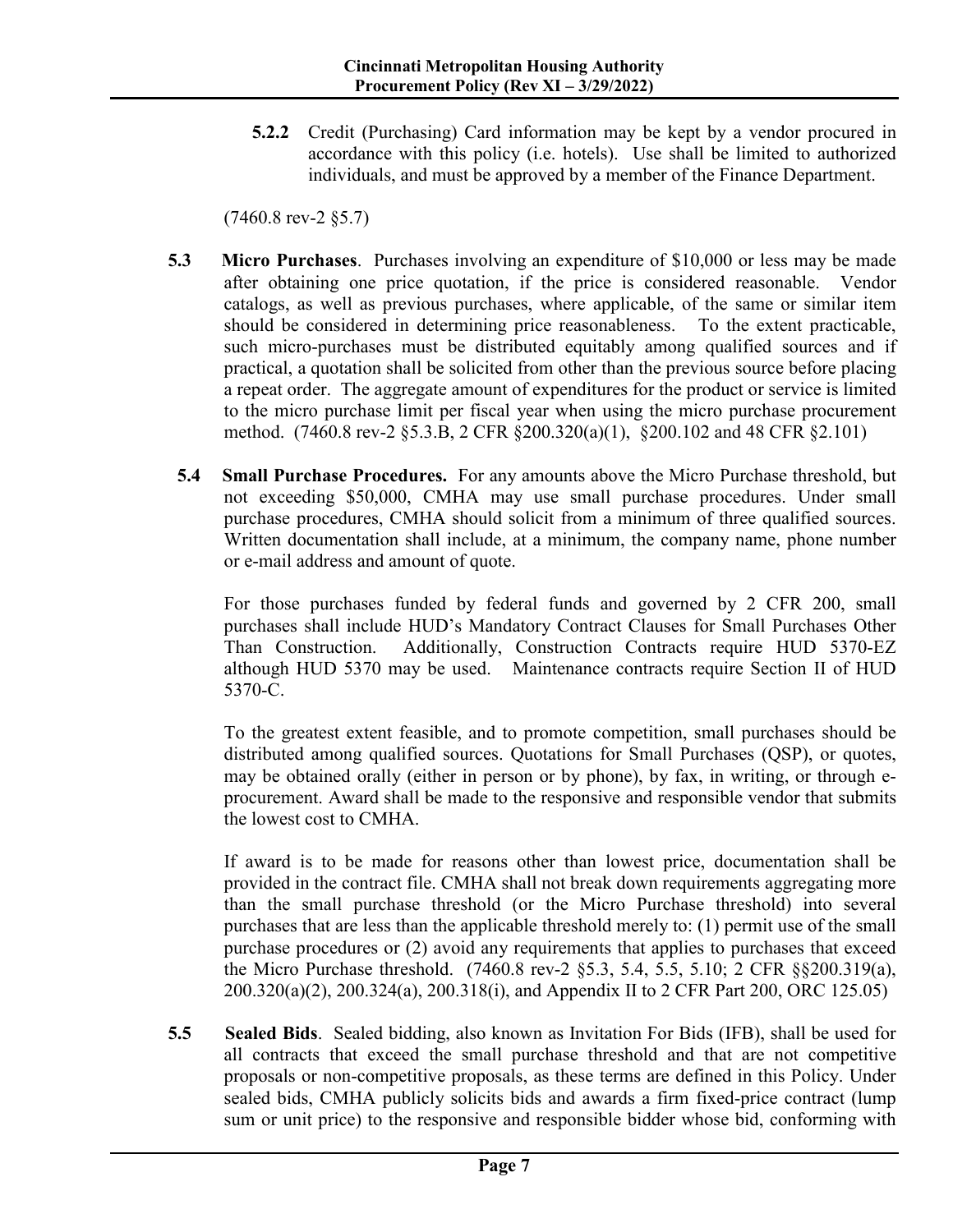all the material terms and conditions of the IFB, is the lowest in price. Sealed bidding is the preferred method for procuring construction, supply, and non-complex service contracts that are expected to exceed \$50,000. (7460.8 rev-2 §6.2)

- **5.5.1 Conditions for Using Sealed Bids.** CMHA shall use the sealed bid method when the following conditions are present: a complete, adequate, and realistic statement of work, specification, or purchase description is available; two or more responsible bidders are willing and able to compete effectively for the work; the contract can be awarded based on a firm fixed price; and the selection of the successful bidder can be made principally on the lowest price. (7460.8 rev-2 §6.3; 2 CFR §200.320(b)(1))
- **5.5.2 Solicitation and Receipt of Bids.** An IFB is issued which includes the specifications and all contractual terms and conditions applicable to the procurement, and a statement that award will be made to the lowest responsible and responsive bidder whose bid meets the requirements of the solicitation. The IFB must state the time and place for both receiving the bids and the public bid opening. All bids received will be date and timestamped and stored unopened in a secure place until the public bid opening. A bidder may withdraw the bid at any time prior to the bid opening. (7460.8 rev-2 §6.5; 2 CFR §200.320(b)(1)(ii))
- **5.5.3 Bid Opening and Award.** Bids shall be opened publicly. All bids received shall be recorded on an abstract (tabulation) of bids, which shall then be made available for public inspection. If equal low bids are received from responsible bidders, selection shall be made by drawing lots or other similar random method. The method for doing this shall be stated in the IFB. If only one responsive bid is received from a responsible bidder, award shall not be made unless the price can be determined to be reasonable, based on a cost or price analysis. (7460.8 rev-2 §6.9; 2 CFR §200.320(b)(1)(ii))
- **5.5.4 Mistakes in Bids.** Correction or withdrawal of bids may be permitted, where appropriate, before bid opening by written or telegraphic notice received in the office designated in the IFB prior to the time set for bid opening. After bid opening, corrections in bids may be permitted only if the bidder can show by clear and convincing evidence that a mistake of a nonjudgmental character was made, the nature of the mistake, and the bid price actually intended. A low bidder alleging a nonjudgmental mistake may be permitted to withdraw its bid if the mistake is clearly evident on the face of the bid document but the intended bid is unclear or the bidder submits convincing evidence that a mistake was made. All decisions to allow correction or withdrawal of a bid shall be supported by a written determination signed by the Contracting Officer. After bid opening, changes in bid prices or other provisions of bids prejudicial to the interest of CMHA or fair competition shall not be permitted. (7460.8 rev-2 §6.10; 2 CFR §200.320(b)(1))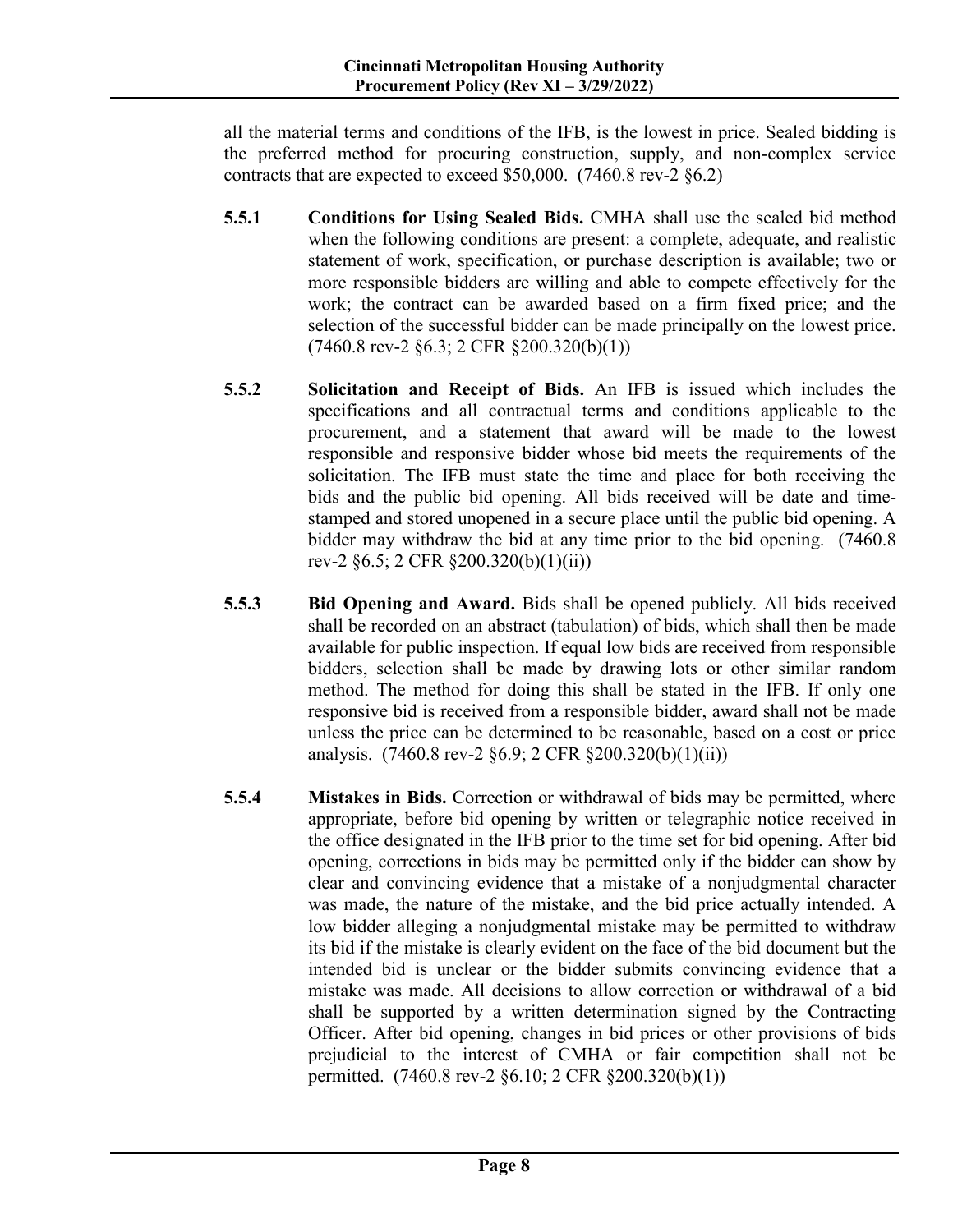- **5.6 Competitive Proposals.** Unlike sealed bidding, the competitive proposal method, also known as Request For Proposals (RFP), permits: consideration of technical factors other than price; discussion with offerors concerning offers submitted; negotiation of contract price or estimated cost and other contract terms and conditions; revision of proposals before the final contractor selection; and the withdrawal of an offer at any time up until the point of award. Award is normally made on the basis of the proposal that represents the best overall value to CMHA, considering price and other factors, e.g., technical expertise, past experience, quality of proposed staffing, etc., set forth in the solicitation and not solely the lowest price. (7460.8 rev-2 §7.1.A; 2 CFR §200.320(b)(2))
	- **5.6.1 Conditions for Use.** Where conditions are not appropriate for the use of sealed bidding, competitive proposals may be used. Competitive proposals are the preferred method for procuring professional services that will exceed the small purchase threshold. As detailed within Section 7.2.B of HUD Procurement Handbook 7460.8 REV 2, "Only under limited circumstances would construction services be procured by competitive proposals." (7460.8) rev-2 §7.2.B; 2 CFR §200.320(b)(2))
	- **5.6.2 Form of Solicitation.** Other than A/E services, developer-related services and energy performance contracting, competitive proposals shall be solicited through the issuance of an RFP. The RFP shall clearly identify the importance and relative value of each of the evaluation factors as well as any subfactors and price. A mechanism for fairly and thoroughly evaluating the technical and price proposals shall be established before the solicitation is issued. Proposals shall be handled so as to prevent disclosure of the number of offerors, identity of the offerors, and the contents of their proposals until after award. CMHA may assign price a specific weight in the evaluation factors or CMHA may consider price in conjunction with technical factors; in either case, the method for evaluating price shall be established in the RFP.  $(7460.8 \text{ rev-}2 \text{ §}7.2; 2)$ CFR §200.320(b)(2))
	- **5.6.3 Evaluation.** The proposals shall be evaluated only on the factors stated in the RFP. Where not apparent from the evaluation factors, CMHA shall establish an Evaluation Plan for each RFP. Generally, all RFPs shall be evaluated by an appropriately appointed Evaluation Committee. The Evaluation Committee shall be required to disclose any potential conflicts of interest and to sign a Non-Disclosure statement. An Evaluation Report, summarizing the results of the evaluation, shall be prepared prior to award of a contract. (7460.8 rev-2 §§7.2.K and L; 2 CFR §§200.320(d) and 200.318(i))
	- **5.6.4 Negotiations.** Negotiations shall be conducted with all offerors who submit a proposal determined to have a reasonable chance of being selected for award, unless it is determined that negotiations are not needed with any of the offerors. This determination is based on the relative score of the proposals as they are evaluated and rated in accordance with the technical and price factors specified in the RFP. These offerors shall be treated fairly and equally with respect to any opportunity for negotiation and revision of their proposals. No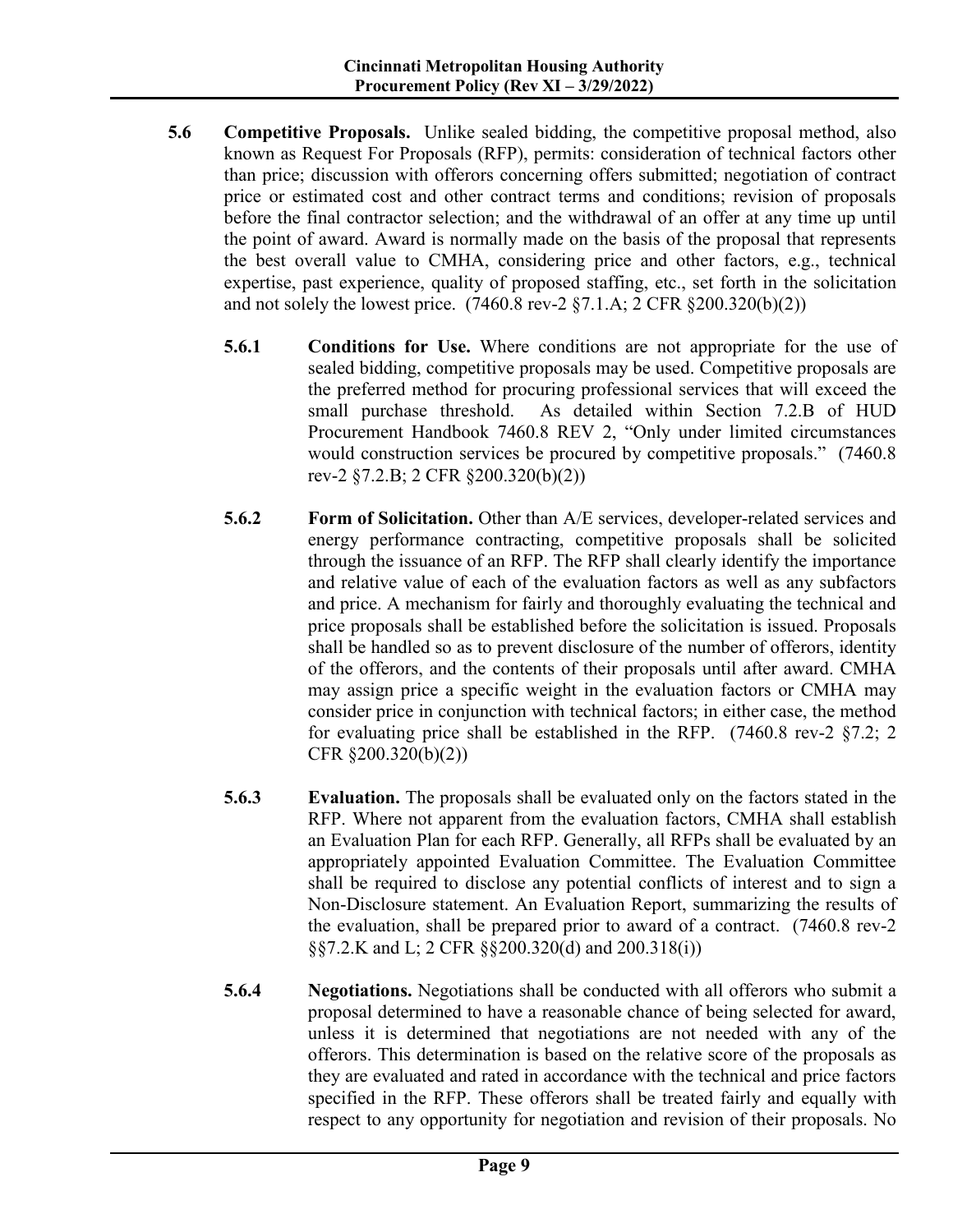offeror shall be given any information about any other offeror's proposal, and no offeror shall be assisted in bringing its proposal up to the level of any other proposal. A common deadline shall be established for receipt of proposal revisions based on negotiations. Negotiations are exchanges (in either competitive or sole source environment) between CMHA and offerors that are undertaken with the intent of allowing the offeror to revise its proposal. These negotiations may include bargaining. Bargaining includes persuasion, alteration of assumptions and positions, give-and-take, and may apply to price, schedule, technical requirements, type of contract or other terms of a proposed contract. When negotiations are conducted in a competitive acquisition, they take place after establishment of the competitive range and are called discussions. Discussions are tailored to each offeror's proposal, and shall be conducted by the contracting officer with each offeror within the competitive range. The primary object of discussions is to maximize CMHA's ability to obtain best value, based on the requirements and the evaluation factors set forth in the solicitation. The Procurement Officer shall indicate to, or discuss with, each offeror still being considered for award, significant weaknesses, deficiencies, and other aspects of its proposal (such as technical approach, past performance, and terms and conditions) that could, in the opinion of the contracting officer, be altered or explained to enhance materially the proposer's potential for award. The scope and extent of discussions are a matter of the contracting officer's judgment. The Procurement Officer may inform an offeror that its price is considered by CMHA to be too high, or too low, and reveal the results of the analysis supporting that conclusion. It is also permissible to indicate to all offerors the cost or price that CMHA's price analysis, market research, and other reviews have identified as reasonable. "Auctioning" (revealing one offeror's price in an attempt to get another offeror to lower their price) is prohibited. (7460.8 rev-2 §7.2.P; 2 CFR §200.324(b))

- **5.6.5 Award.** After evaluation of the revised proposals, if any, and Board Approval of contracts more than \$100,000, the contract shall be awarded to the responsible firm whose technical approach to the project, qualifications, price and/or any other factors considered, are most advantageous to CMHA. The determining dollar threshold for the contract award shall be based on the total amount of the contract period inclusive of any option years. The contract price must be within the maximum total project budgeted amount established for the specific property or activity. (7460.8 rev-2 §§7.2.R and S; 2 CFR §200.318(h))
- **5.6.6 A/E Services**. CMHA may contract for A/E Services using Qualificationsbased Selection (QBS) procedures, utilizing a Request For Qualifications (RFQ). Sealed bidding shall not be used for A/E solicitations. Under QBS procedures, competitors' qualifications are evaluated and the most qualified competitor is selected, subject to negotiation of fair and reasonable compensation. Price is not used as a selection factor under this method. QBS procedures shall not be used to purchase other types of services, other than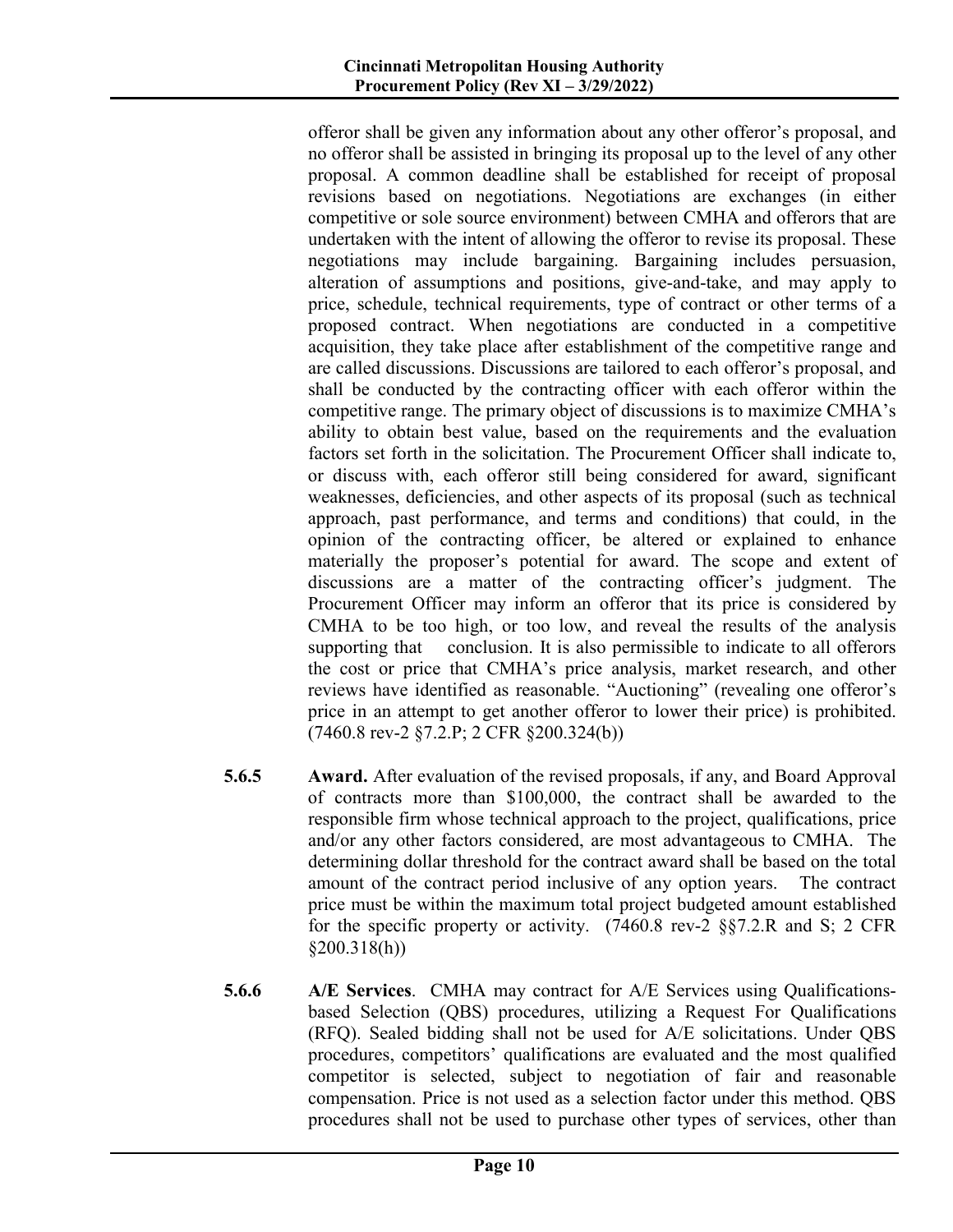Developer services, though architectural/engineering firms are potential sources. (7460.8 rev-2 §7.3; 2 CFR §200.320(b)(2)(iv); 24 CFR 905.604(h)(1))

#### **5.7 Noncompetitive Proposals.**

- **5.7.1 Conditions for Use.** Procurement by noncompetitive proposals (sole- or single-source) may be used only when the award of a contract is not feasible using small purchase procedures, sealed bids, cooperative purchasing, or competitive proposals, and if one of the following applies:
	- **5.7.1.1** The item is available only from a single source, based on a good faith review of available sources;
	- **5.7.1.2** An emergency exists that seriously threatens the public health, welfare, or safety, or endangers property, or would otherwise cause serious injury to CMHA, as may arise by reason of a flood, earthquake, epidemic, riot, equipment failure, or similar event. In such cases, there must be an immediate and serious need for supplies, services, or construction such that the need cannot be met through any of the other procurement methods, and the emergency procurement shall be limited to those supplies, services, or construction necessary simply to meet the emergency;
	- **5.7.1.3** HUD authorizes the use of noncompetitive proposals; or
	- **5.7.1.4** After solicitation of a number of sources, competition is determined inadequate.

(7460.8 rev-2 §8.2; 2 CFR §200.320(c))

- **5.7.2 Justification.** Each procurement based on noncompetitive proposals shall be supported by a written justification for the selection of this method. The justification shall be approved in writing by the responsible Contracting Officer. Poor planning or lack of planning is not justification for emergency or sole-source procurements. The justification, to be included in the procurement file, should include the following information:
	- **5.7.2.1** Description of the requirement;
	- **5.7.2.2** History of prior purchases and their nature (competitive vs. noncompetitive);
	- **5.7.2.3** The specific exception in 2 CFR 200 (§200.320) (c)(1) through (5) which applies;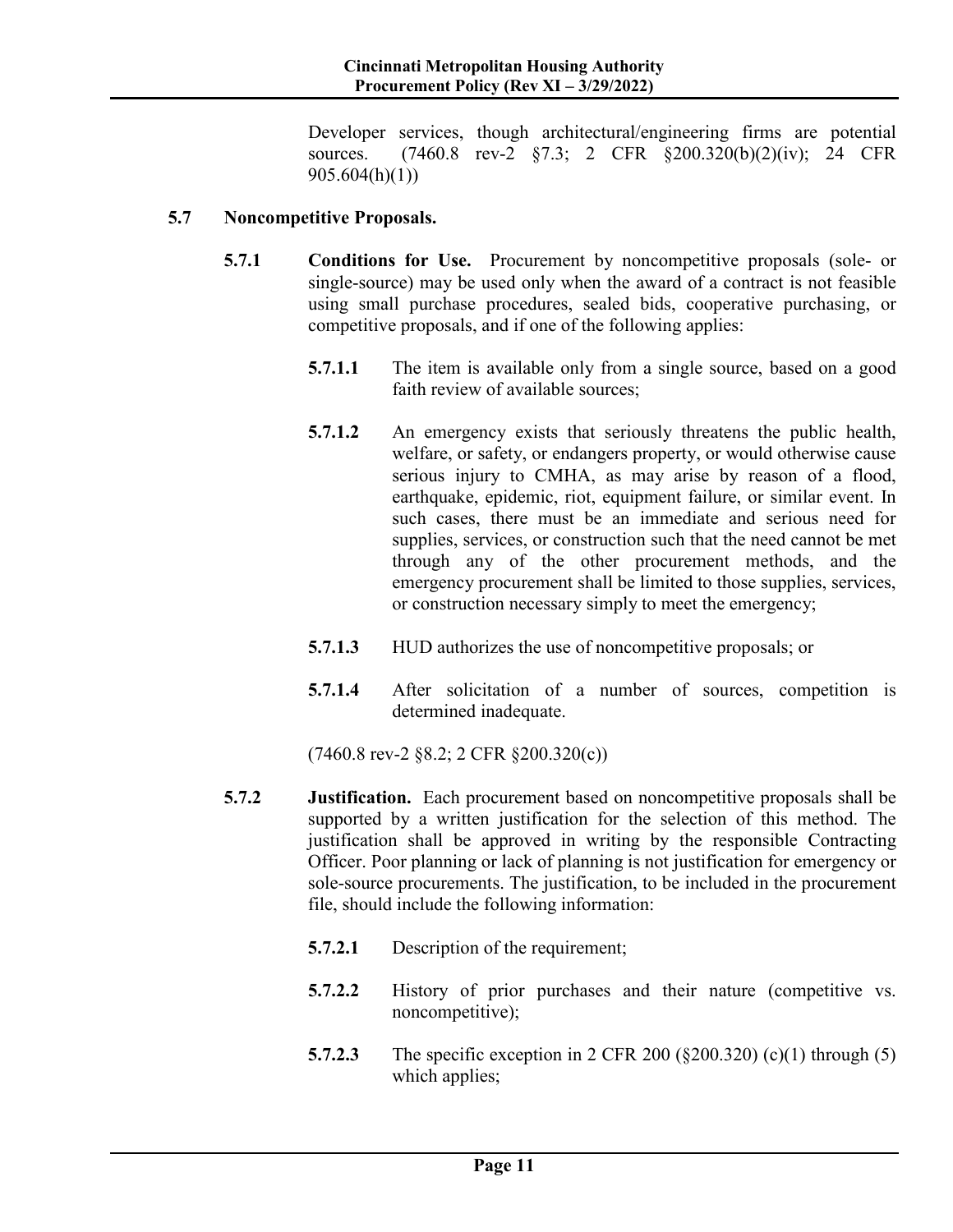- **5.7.2.4** Statement as to the unique circumstances that require award by noncompetitive proposals;
- **5.7.2.5** Description of the efforts made to find competitive sources (advertisement in trade journals or local publications, phone calls to local suppliers, issuance of a written solicitation, etc.);
- **5.7.2.6** Statement as to efforts that will be taken in the future to promote competition for the requirement;
- **5.7.2.7** Signature by the Contracting Officer's supervisor (or someone above the level of the Contracting Officer); and
- **5.7.2.8** Price Reasonableness. The reasonableness of the price for all procurements based on noncompetitive proposals shall be determined by performing an analysis, as described in this Policy.

(7460.8 rev-2 §8.5; 2 CFR §200.320(c))

- **5.8 Cooperative Purchasing/Intergovernmental Agreements.** CMHA may enter into State and/or local cooperative or intergovernmental agreements to purchase or use common supplies, equipment, or services. The decision to use an interagency agreement instead of conducting a direct procurement shall be based on economy and efficiency. If used, the interagency agreement shall stipulate who is authorized to purchase on behalf of the participating parties and shall specify inspection, acceptance, termination, payment, and other relevant terms and conditions. CMHA may use Federal or State excess and surplus property instead of purchasing new equipment and property if feasible and if it will result in a reduction of project costs. For those purchases funded by federal funds and governed by 2 CFR 200, the goods and services obtained under a cooperative purchasing agreement must have been procured in accordance with 2 CFR 200. (7460.8 rev-2 §14.2; 2 CFR §200.318(e);ORC 125.02 and 125.04)
	- **5.9 Multi-Step Bids.**CMHA may use a two-step or multi-step sealed bidding procedure for the design-build delivery method in which the person or firm forms an integrated delivery system for which they are responsible to CMHA for both the design and construction, demolition, alteration, repair, or reconstruction of a specified project. The two-step procedure is designed to obtain the benefits of both the competitive proposal method and the sealed bidding method allowing CMHA to take full advantage of the industry's experience and creativity at the lowest cost.

Under the two-step sealed bidding process, technical proposals alone are requested first. Then the proposals are evaluated for acceptability and negotiations or discussions held, if necessary. In the second step, the normal sealed bid process is followed except that only bidders with acceptable technical proposals may bid, and each bidder's price is based on its own technical proposal. (7460.8 rev-2 §6.14)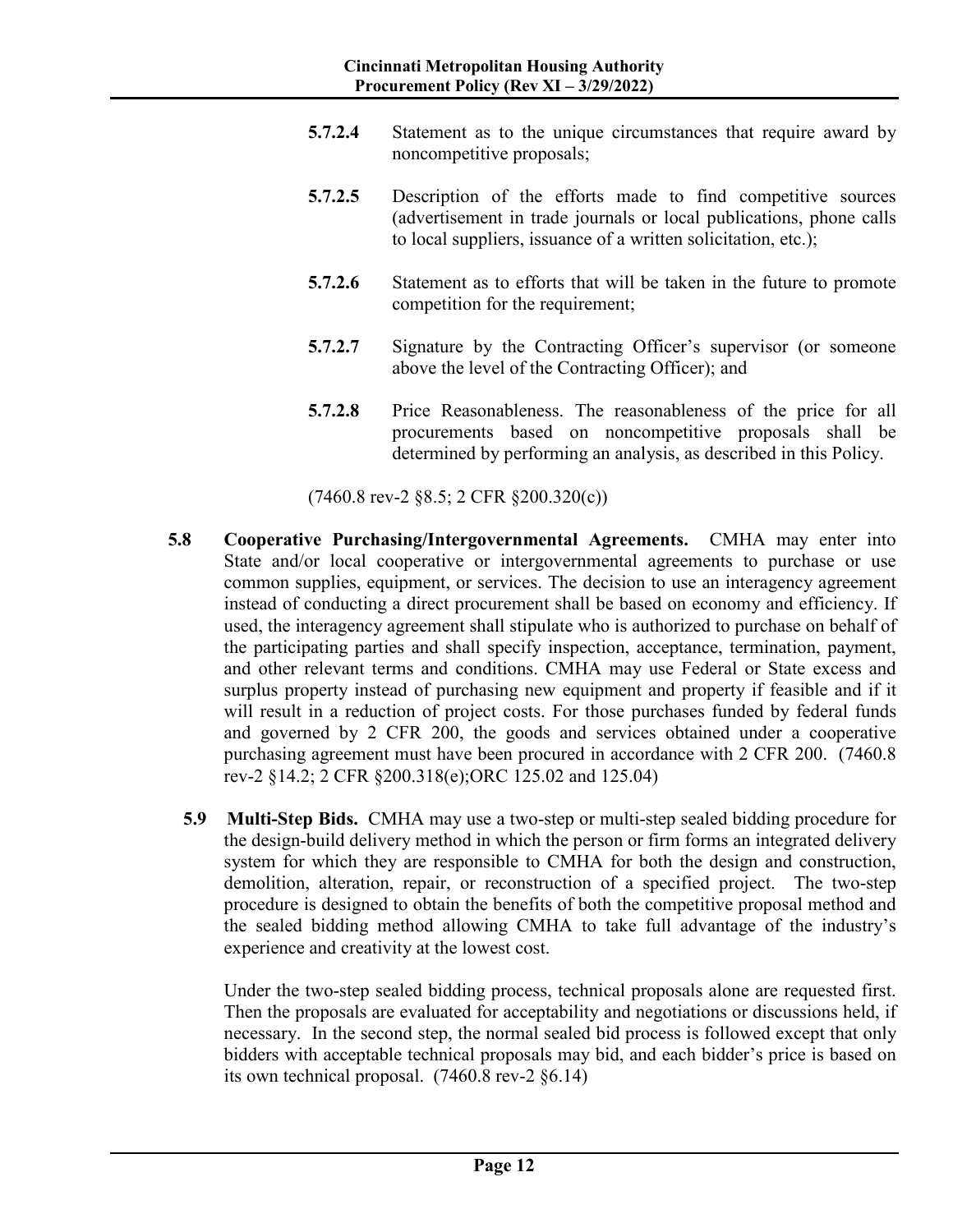## **6.0 INDEPENDENT COST ESTIMATE (ICE)**

**6.1 General.** For all purchases above the Micro Purchase threshold, CMHA shall prepare an ICE prior to solicitation. The level of detail shall be commensurate with the cost and complexity of the item to be purchased.  $(7460.8 \text{ rev-2} \text{ §}3.2; 2 \text{ CFR} \text{ §}200.323(a))$ 

## **7.0 COST AND PRICE ANALYSIS (CPA)**

- **7.1 General.** CMHA shall require assurance that, before entering into a contract, the price is reasonable, in accordance with the following instructions. (7460.8 rev-2 §10.3)
	- **7.1.1 Petty Cash and Micro Purchases.** No formal cost or price analysis is required. Rather, the execution of a contract by the Contracting Officer (through a Purchase Order or other means) shall serve as the Contracting Officer's determination that the price obtained is reasonable, which may be based on the Contracting Officer's prior experience or other factors. (7460.8 rev-2 §§3.2.D.1 and 5.5.A.1; 2 CFR §200.324(a))
	- **7.1.2 Small Purchases.** A comparison with other offers shall generally be sufficient determination of the reasonableness of price and no further analysis is required. If a reasonable number of quotes are not obtained to establish reasonableness through price competition, the Contracting Officer shall document price reasonableness through other means, such as prior purchases of this nature, catalog prices, the Contracting Officer's personal knowledge at the time of purchase, comparison to the ICE, or any other reasonable basis. (7460.8 rev-2 §5.5.A.2; 2 CFR §200.324(a))
	- **7.1.3 Sealed Bids.** The presence of adequate competition should generally be sufficient to establish price reasonableness. Where sufficient bids are not received, and when the bid received is substantially more than the ICE, and where CMHA cannot reasonably determine price reasonableness, CMHA must conduct a cost analysis, consistent with federal guidelines, to ensure that the price paid is reasonable.  $(7460.8 \text{ rev-2} \text{ §}10.3.A; 2 \text{ CFR} \text{ §}200.324(a))$
	- **7.1.4 Competitive Proposals.** The presence of adequate competition should generally be sufficient to establish price reasonableness. Where sufficient proposals are not received, CMHA must compare the price with the ICE. For competitive proposals where prices cannot be easily compared among offerors, where there is not adequate competition, or where the price is substantially greater than the ICE, CMHA must conduct a cost analysis, consistent with Federal guidelines, to ensure that the price paid is reasonable. (7460.8 rev-2 §10.3.A; 2 CFR §200.324(a))
	- **7.1.5 Contract Modifications.** A cost analysis, consistent with federal guidelines, shall be conducted for all contract modifications for projects that were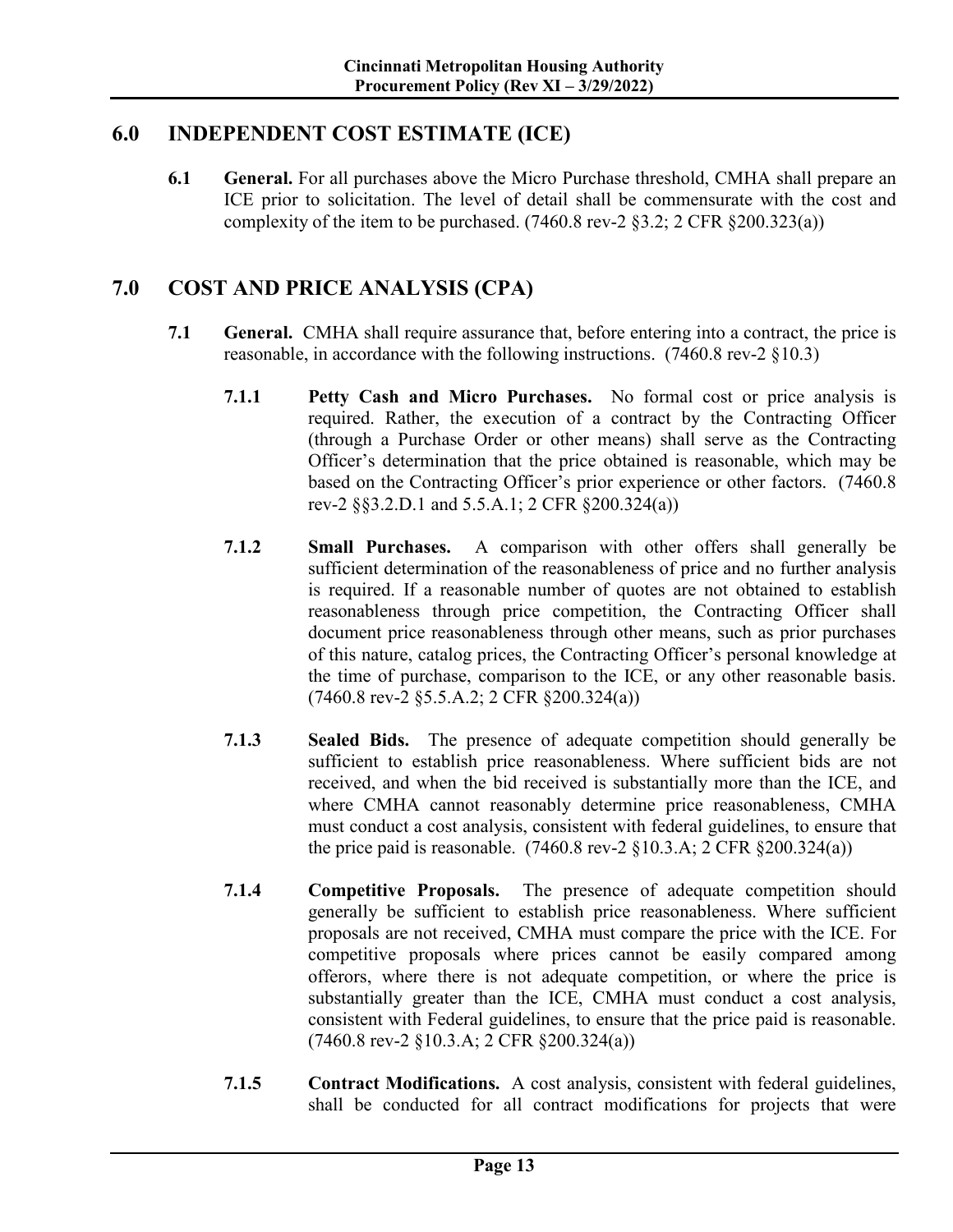procured through Sealed Bids, Competitive Proposals, or Non-Competitive Proposals, or for projects originally procured through Small Purchase procedures and the amount of the contract modification will result in a total contract price in excess of \$100,000. (7460.8 rev-2 §10.3.C.5; 2 CFR  $$200.324(a)$ 

# **8.0 SOLICITATION AND ADVERTISING**

#### **8.1 Method of Solicitation.**

- **8.1.1 Petty Cash and Micro Purchases.** CMHA may contact only one source if the price is considered reasonable.  $(7460.8 \text{ rev-2 }$  §5.3.B; 2 CFR §200.320(a)(1))
- **8.1.2 Small Purchases.** Quotes may be solicited orally, through fax, E-Procurement, or by any other reasonable method. (7460.8 rev-2 §5.4; 2 CFR  $$200.320(a)(2))$
- **8.1.3 Sealed Bids and Competitive Proposals.** Solicitation must be done publicly. CMHA must use one or more following solicitation methods, provided that the method employed provides for meaningful competition.
	- **8.1.3.1** Advertising in newspapers or other print mediums of local or general circulations.
	- **8.1.3.2** Advertising in various trade journals or publications (for construction).
	- **8.1.3.3** E-Procurement. CMHA may conduct its public procurements through the Internet using e-procurement systems. However, all eprocurements must otherwise be in compliance with 2 CFR 200, State and local requirements, and CMHA's procurement policy.

 $(7460.8 \text{ rev-2} \text{ §}66.5.B \text{ and } 7.1.F; 2 \text{ CFR} \text{ §}200.320(b)(1)(ii)(A) \text{ and } (b)(2);$ ORC 3735.36)

- **8.2 Time Frame.** For purchases of more than \$50,000, the public notice should run not less than once each week for two consecutive weeks. (7460.8 rev-2 §§6.5.C and 7.1.G; 2 CFR §§200.320(b)(1)(ii)(A) and (b)(2); ORC 3735.36)
- **8.3 Form.** Notices/advertisements should state, at a minimum, the place, date, and time that the bids or proposals are due, the solicitation number, a contact that can provide a copy of, and information about, the solicitation, and a brief description of the needed items(s). (7460.8 rev-2 a-9; ORC 7.16)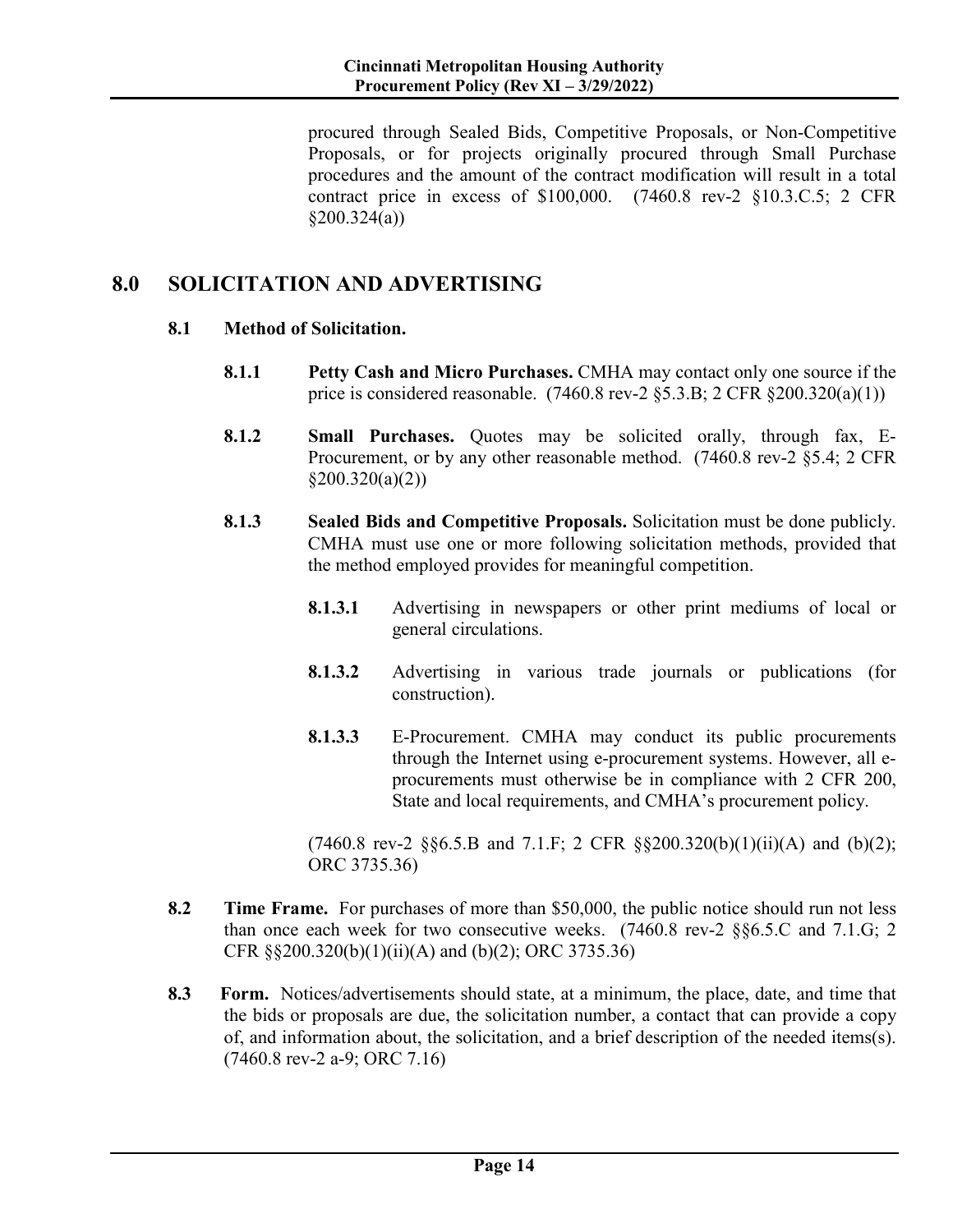**8.4 Time Period for Submission of Bids.** A minimum of 20 days shall generally be provided for preparation and submission of sealed bids and 15 days for competitive proposals after the first advertised date. However, the Contracting Officer may allow for a shorter period under extraordinary circumstances.

#### **8.5 Cancellation of Solicitations.**

- **8.5.1** An IFB, RFP, or other solicitation may be cancelled before bids/offers are due if:
	- **8.5.1.1** The supplies, services or construction is no longer required;
	- **8.5.1.2** The funds are no longer available;
	- **8.5.1.3** Proposed amendments to the solicitation are of such magnitude that a new solicitation would be best; or
	- **8.5.1.4** Other similar reasons.

(7460.8 rev-2 §§7.2.F.4)

- **8.5.2** A solicitation may be cancelled and all bids or proposals that have already been received may be rejected if:
	- **8.5.2.1** The supplies or services (including construction) are no longer required;
	- **8.5.2.2** Ambiguous or otherwise inadequate specifications were part of the solicitation;
	- **8.5.2.3** All factors of significance to CMHA were not considered;
	- **8.5.2.4** Prices exceed available funds and it would not be appropriate to adjust quantities to come within available funds;
	- **8.5.2.5** There is reason to believe that bids or proposals may not have been independently determined in open competition, may have been collusive, or may have been submitted in bad faith; or
	- **8.5.2.6** For good cause of a similar nature when it is in the best interest of CMHA.

 $(7460.8 \text{ rev-2} \S 6.8.A; 2 \text{ CFR} \S 200.320(b)(1)(ii)(E)$  and  $200.318(i))$ 

**8.5.3** The reasons for cancellation shall be documented in the procurement file and the reasons for cancellation and/or rejection shall be provided upon request. (7460.8 rev-2 §§6.8.B and 7.2.F.6; 2 CFR §200.318(i))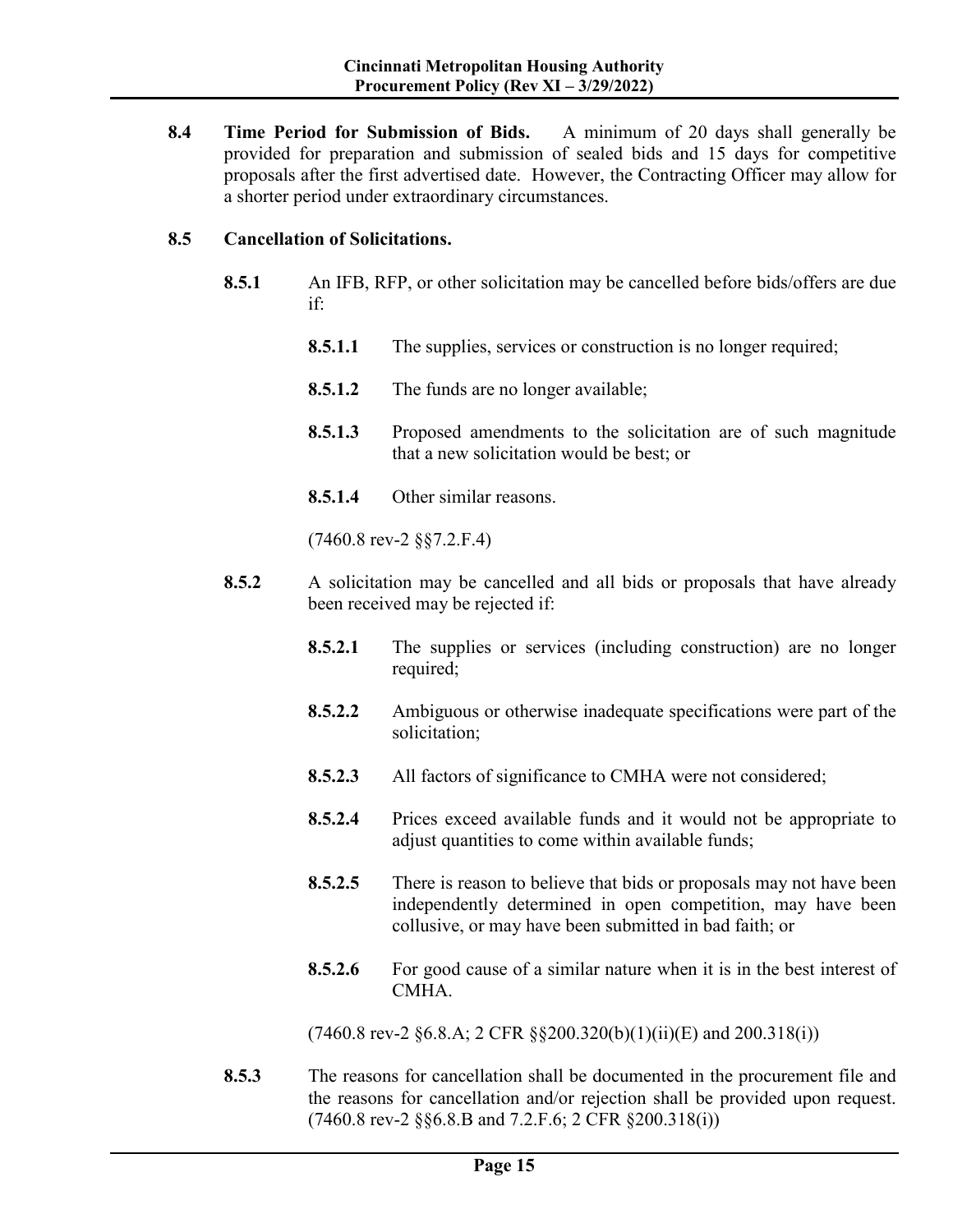- **8.5.4** A notice of cancellation shall be sent to all bidders/offerors solicited and, if appropriate, shall explain that they will be given an opportunity to compete on any re-solicitation or future procurement of similar items.
- **8.5.5** If all otherwise acceptable bids received in response to an IFB are at unreasonable prices an analysis should be conducted to see if there is a problem in either the specifications or CMHA's cost estimate. If both are determined adequate and if only one bid is received and the price is unreasonable, the Contracting Officer may cancel the solicitation and either
	- **8.5.5.1** Re-solicit using an RFP; or
	- **8.5.5.2** Complete the procurement by using the competitive proposal method. The Procurement Officer must determine, in writing, that such action is appropriate, must inform all bidders of CMHA's intent to negotiate, and must give each bidder a reasonable opportunity to negotiate.
- **8.5.6** If problems are found with the specifications, CMHA should cancel the solicitation, revise the specifications and re-solicit using an IFB.

## **9.0 BONDING REQUIREMENTS**

- **9.1 General.** The standards under this section apply to construction contracts that exceed \$100,000. There are no bonding requirements for small purchases or for competitive proposals. CMHA may require bonds in these latter circumstances when deemed appropriate; however, non-construction contracts should generally not require bid bonds.
	- **9.1.1 Bid Guarantee.** For construction contracts exceeding \$100,000, offerors shall be required to submit a bid guarantee from each bidder equivalent to 10% of the bid price.
	- **9.1.2 Payment Bonds.** For construction contracts exceeding \$100,000, the successful bidder shall furnish an assurance of completion. This assurance may be any one of the following four:
		- **9.1.2.1** A performance and payment bond in a penal sum of 100% of the contract price; or
		- **9.1.2.2** Separate performance and payment bonds, each for 50% or more of the contract price; or
		- **9.1.2.3** A 20 % cash escrow; or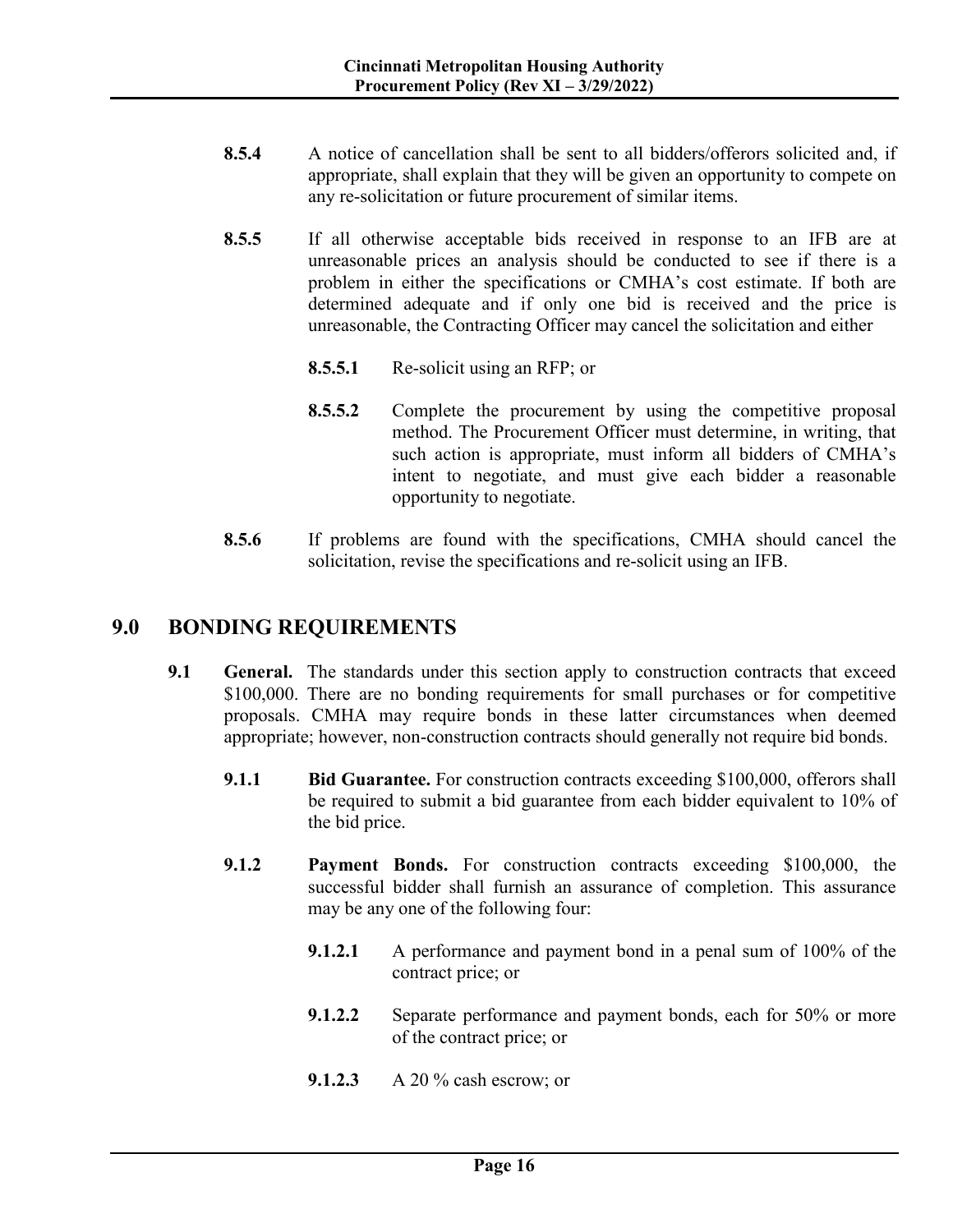#### **9.1.2.4** A 25 % irrevocable letter of credit.

These bonds must be obtained from guarantee or surety companies acceptable to the U. S. Government and authorized to do business in the State of Ohio. Individual sureties shall not be considered. U. S. Treasury Circular Number 570 lists companies approved to act as sureties on bonds securing Government contracts, the maximum underwriting limits on each contract bonded, and the States in which the company is licensed to do business. Use of companies on this circular is mandatory.

(7460.8 rev-2 §6.11; 2 CFR §200.326; ORC §153.54)

## **10.0 CONTRACTOR QUALIFICATIONS AND DUTIES**

#### **10.1 Contractor Responsibility**

- **10.1.1** CMHA shall not award any contract until the prospective contractor, i.e., low responsive bidder, or successful offeror, has been determined to be responsible. A responsible bidder/offeror must:
	- **10.1.1.1** Have adequate financial resources to perform the contract, or the ability to obtain them;
	- **10.1.1.2** Be able to comply with the required or proposed delivery or performance schedule, taking into consideration all of the bidder's/offeror's existing commercial and governmental business commitments;
	- **10.1.1.3** Have a satisfactory performance record;
	- **10.1.1.4** Have a satisfactory record of integrity and business ethics;
	- **10.1.1.5** Have the necessary organization, experience, accounting and operational controls, and technical skills, or the ability to obtain them;
	- **10.1.1.6** Have the necessary production, construction, and technical equipment and facilities, or the ability to obtain them; and,
	- **10.1.1.7** Be otherwise qualified and eligible to receive an award under applicable laws and regulations, including not be suspended, debarred or under a HUD-imposed LDP.

(7460.8 rev-2 §10.2.A; 2 CFR §200.318(h))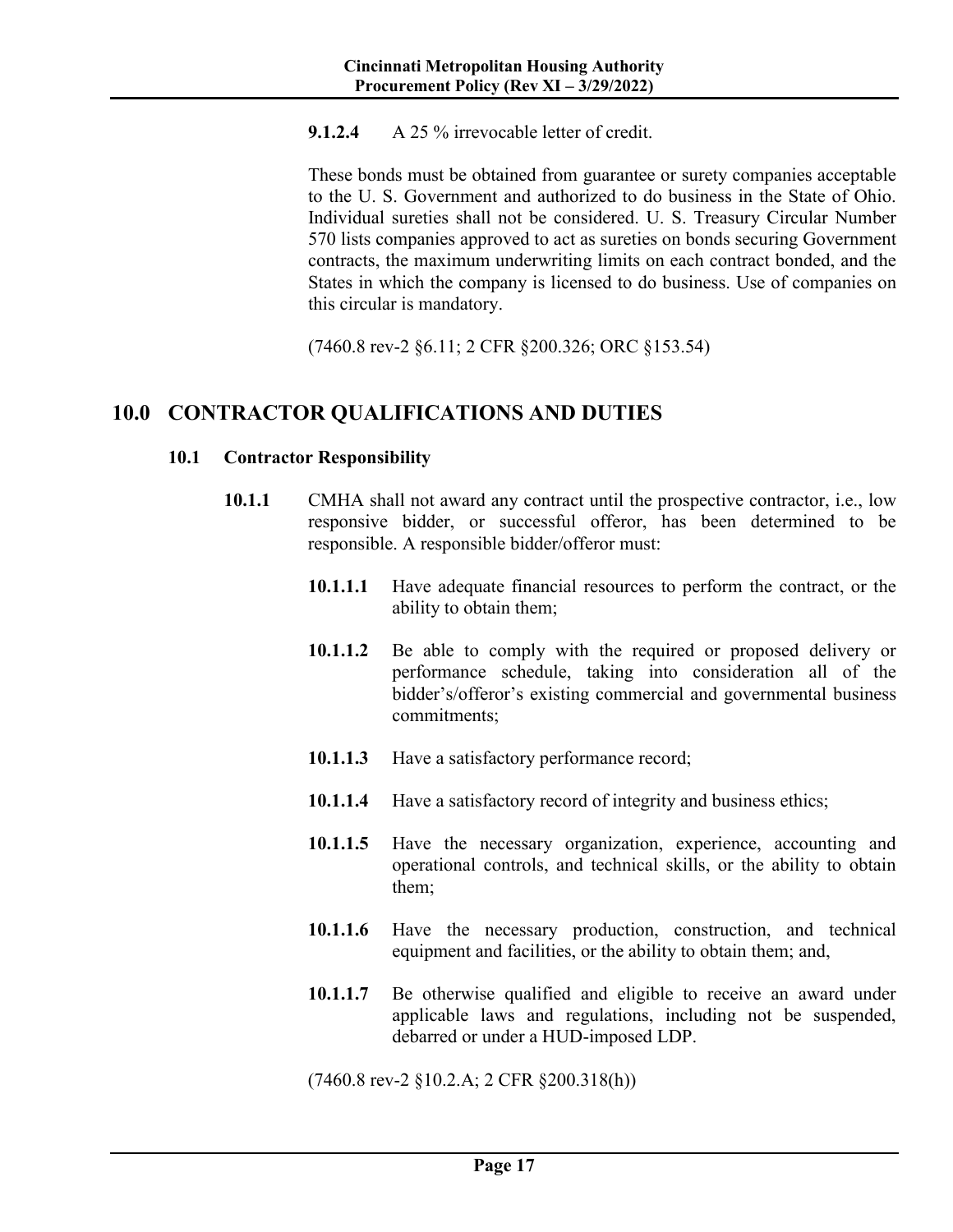- **10.1.2** If a prospective contractor is found to be non-responsible, a written determination of non-responsibility shall be prepared and included in the official contract file, and the prospective contractor shall be advised of the reasons for the determination.  $(7460.8 \text{ rev-2} \text{ §}10.2 \text{ E-G}; 2 \text{ CFR} \text{ §}200.318(h));$ ORC 153.54)
- **10.2 Suspension and Debarment.** Contracts shall not be awarded to debarred, suspended, or ineligible contractors. Contractors may be suspended, debarred, or determined to be ineligible by HUD in accordance with HUD regulations (24 CFR Part 24) or by other Federal agencies, e.g., Department of Labor for violation of labor regulations, when necessary to protect housing authorities in their business dealings. Prior to issuance of a contract, CMHA staff shall, as detailed within Section 10.2.H.1 and 10.2.H.2 of HUD Procurement Handbook 7460.8 REV 2, conduct the required searches within the HUD Limited Denial of Participation (LDP) system and the U.S. General Services Administration (GSA) Excluded Parties Listing Service system and place within the applicable contract file a printed copy of the results of each such search. The State of Ohio debarment list should also be searched. In addition, CMHA may suspend contractors. (7460.8 rev-2 §10.2.H; 2 CFR Appendix II to Part 200 (H); ORC 125.25 and 153.02)
- **10.3 Vendor Lists.** All interested businesses shall be given the opportunity to be included on vendor mailing lists. Any lists of persons, firms, or products which are used in the purchase of supplies and services (including construction) shall be kept current and include enough sources to ensure competition.  $(7460.8 \text{ rev-}2 \text{ a-}12; 2 \text{ CFR } \text{\&} 200.319(e))$
- **10.4 Wages.** Contractors on construction projects are required to pay prevailing wages. The type of funding will determine whether it will be Davis Bacon Prevailing Wages or Ohio Prevailing Wages.

The Davis-Bacon and Related Acts, apply to contractors and subcontractors performing on federally funded or assisted contracts in excess of \$2,000 for the construction, alteration, or repair (including painting and decorating) of public buildings or public works. Davis-Bacon Act and Related Act contractors and subcontractors must pay their laborers and mechanics employed under the contract no less than the locally prevailing wages and fringe benefits for corresponding work on similar projects in the area. The Davis-Bacon Act directs the Department of Labor to determine such locally prevailing wage rates.

Ohio's prevailing wage laws apply to all public improvements financed in whole or in part by public funds when the total overall project cost is fairly estimated to be more than \$250,000 for new construction or \$75,000 for reconstruction, enlargement, alteration, repair, remodeling, renovation, or painting. (ORC 4115)

## **11.0 CONTRACT PRICING ARRANGEMENTS**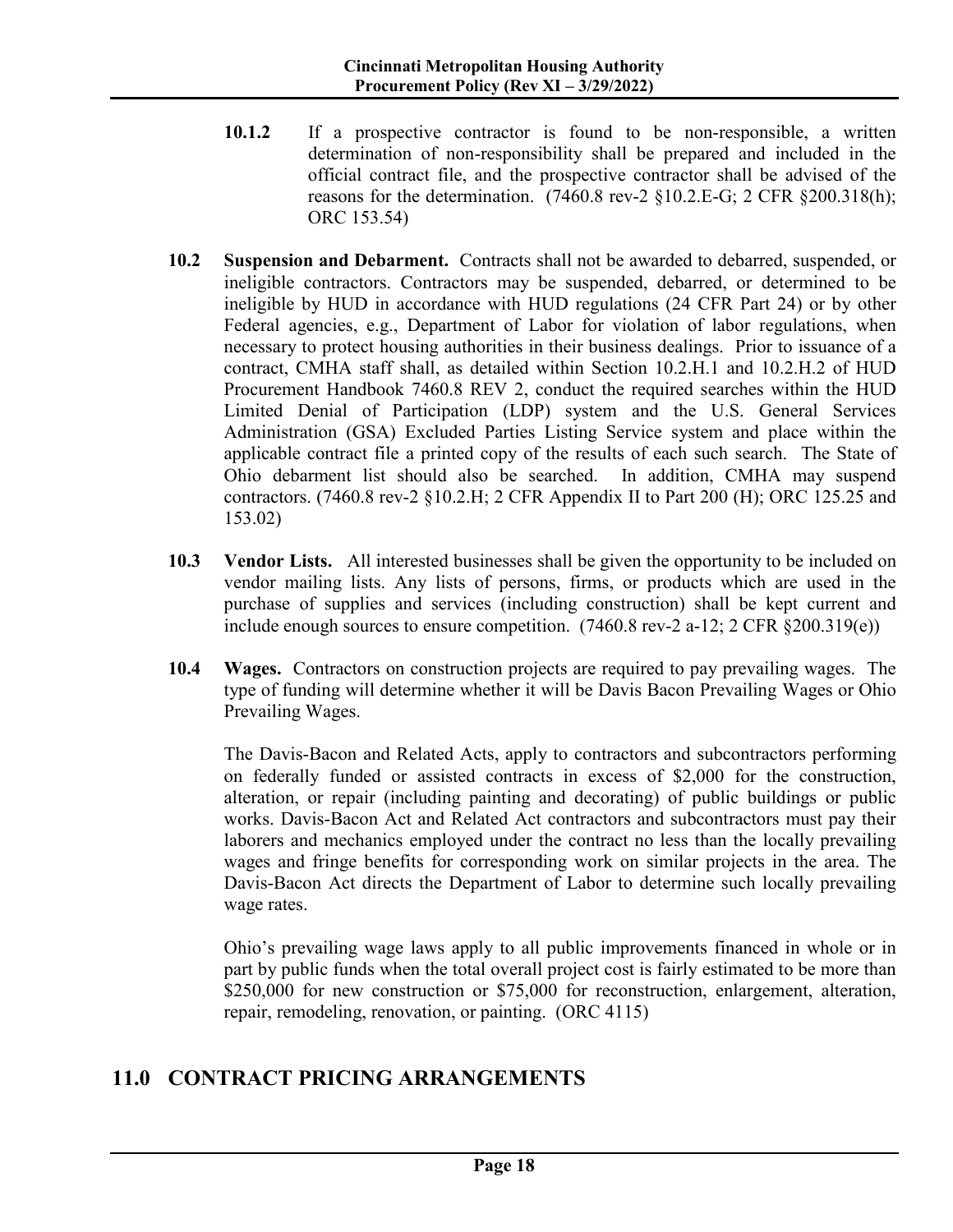- **11.1 Contract Types.** Any type of contract which is appropriate to the procurement and which will promote the best interests of CMHA may be used, provided the cost -plus-apercentage-of-cost and percentage-of-construction-cost methods are not used. All solicitations and contracts shall include the clauses and provisions necessary to define the rights and responsibilities of both the contractor and CMHA. For all cost reimbursement contracts, CMHA must include a written determination as to why no other contract type is suitable. Further, the contract must include a ceiling price that the contractor exceeds at its own risk. (7460.8 rev-2 §10.1.A; 2 CFR §200.324(d))
- **11.2 Options.** Options for additional quantities or performance periods may be included in contracts, provided that: The determining dollar threshold for the contract award shall be based on the total amount of the contract period inclusive of any option years.
	- **11.2.1** The option is contained in the solicitation;
	- **11.2.2** The option is a unilateral right of CMHA;
	- **11.2.3** The contract states a limit on the additional quantities and the overall term of the contract;
	- **11.2.4** The options are evaluated as part of the initial competition and the determining dollar threshold for the contract award is based on the total amount of the contract period inclusive of any option years;
	- **11.2.5** The contract states the period within which the options may be exercised (A maximum of 5 years);
	- **11.2.6** The options may be exercised only at the price specified in the contract; and
	- **11.2.7** The options may be exercised only if determined to be more advantageous to CMHA than conducting a new procurement.

(7460.8 rev-2 §10.8)

## **12.0 CONTRACT CLAUSES**

- **12.1 Contract Pricing Arrangements.** All contracts shall identify the contract pricing arrangement as well as other pertinent terms and conditions, as determined by CMHA.
- **12.2 Required Forms.** Additionally, for those purchases funded by federal funds and governed by 2 CFR 200 the forms HUD-5369, 5369-A, 5369-B, 5369, 5370, 5370-C, and 51915-A, which contain all HUD-required clauses and certifications for contracts of more than \$100,000, as well as any forms/clauses as required by HUD for small purchases,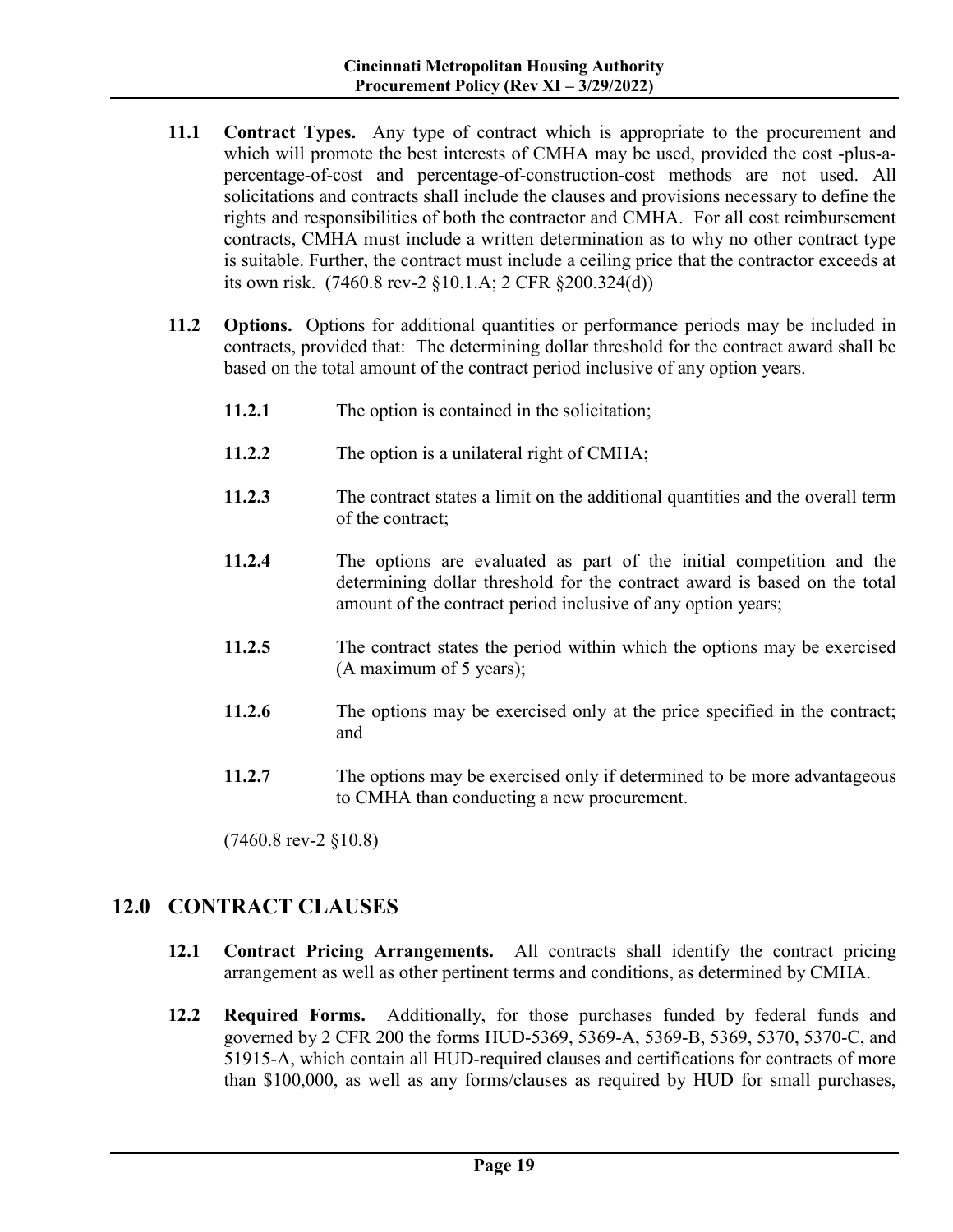shall be used in all corresponding solicitations and contracts issued by CMHA. (7460.8 rev-2 §10.5; 2 CFR 200.326; 2 CFR Appendix II to Part 200)

**12.3 Required Contract Clauses:** For those purchases funded by federal funds and governed by 2 CFR 200 CMHA shall ensure that each contract executed by CMHA contains the required contract clauses detailed within 2 CFR 200 (§200.327).

# **13.0 CONTRACT ADMINISTRATION**

**13.1 General.** CMHA shall maintain a system of contract administration designed to ensure that Contractors perform in accordance with their contracts. These systems shall provide for inspection of supplies, services, or construction, as well as monitoring contractor performance, status reporting on major projects including construction contracts, and similar matters. For cost-reimbursement contracts, costs are allowable only to the extent that they are consistent with the cost principles in HUD Handbook 2210.18. (7460.8 rev-2 §11 and a-13; 2 CFR §200.318(b))

# **14.0 SPECIFICATIONS**

- **14.1 General.** All specifications shall be drafted so as to promote overall economy for the purpose intended and to encourage competition in satisfying CMHA's needs. Specifications shall be reviewed prior to issuing any solicitation to ensure that they are not unduly restrictive or represent unnecessary or duplicative items. Function or performance specifications are preferred. Detailed product specifications shall be avoided whenever possible. Consideration shall be given to consolidating or breaking out procurements to obtain a more economical purchase. For equipment purchases, a lease versus purchase analysis should be performed to determine the most economical form of procurement. (7460.8 rev-2 Chapter 9, a-13; 2 CFR §200.319(d))
- **14.2 Limitation.** The following types of specifications shall be avoided:
	- **14.2.1** For those purchases funded by federal funds and governed by 2 CFR 200 geographic restrictions not mandated or encouraged by applicable Federal law;
	- **14.2.2** Brand name specifications (unless the specifications list the minimum essential characteristics and standards to which the item must conform to satisfy its intended use).

Nothing in this procurement policy shall preempt any State licensing laws. Specifications shall be reviewed to ensure that organizational conflicts of interest do not occur. (7460.8 rev-2 §§9.3.B and 13.2.A; 2 CFR §200.319, §200.325(b)(3))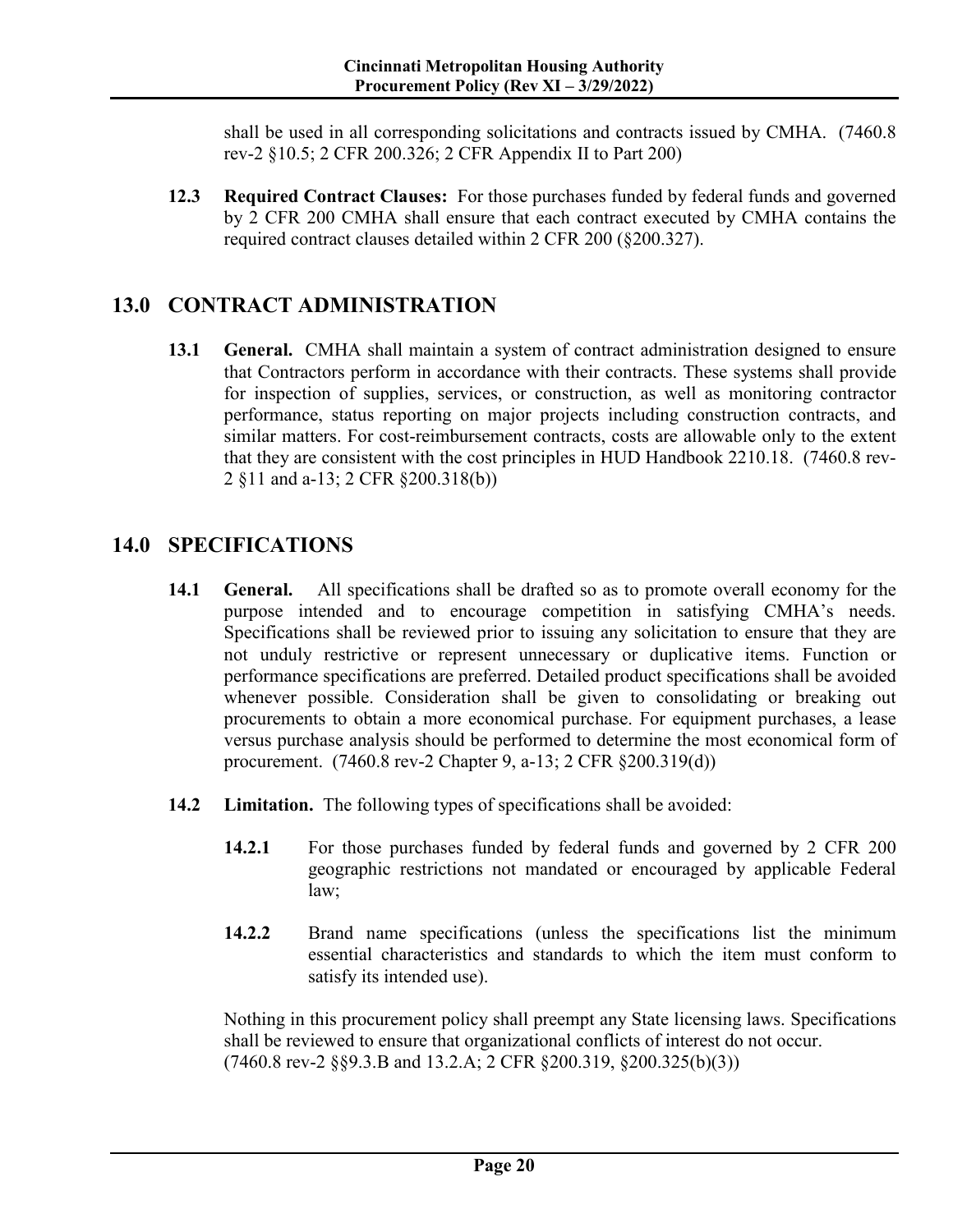#### **15.0 APPEALS AND REMEDIES**

- **15.1 General.** It is CMHA policy to resolve all contractual issues informally and without litigation. Disputes will not be referred to HUD unless all administrative remedies have been exhausted. When appropriate, a mediator may be used to help resolve differences. (7460.8 rev-2 §§5.14, 10.4.B.7; 2 CFR §200.318(k))
- **15.2 Informal Appeals Procedure.** CMHA shall adopt an informal bid protest/appeal procedure for contracts of \$100,000 or less. Under these procedures, the bidder/contractor may request to meet with the Procurement Officer. (7460.8 rev-2 §§5.14, 10.4.B.7; 2 CFR §200.318(k))
- **15.3 Formal Appeals Procedure.** A formal appeals procedure shall be established for solicitations/contracts of more than \$100,000.
	- **15.3.1 Bid Protest.** Any actual or prospective contractor may protest the solicitation or award of a contract for serious violations of the principles of this Policy. Any protest against a solicitation must be received before the due date for the receipt of bids or proposals, and any protest against the award of a contract must be received within ten (10) calendar days after the contract receives notice of the contract award, or the protest will not be considered. All bid protests shall be in writing, submitted to the Contracting Officer or designee, who shall issue a written decision on the matter. The Contracting Officer may, at his/her discretion, suspend the procurement pending resolution of the protest if the facts presented so warrant.
	- **15.3.2 Contractor Claims.** All claims by a contractor relating to performance of a contract shall be submitted in writing to the Procurement Officer or designee for a written decision. The contractor may request a conference on the claim. The Procurement Officer's decision shall inform the contractor of its appeal rights to the next higher level of authority in CMHA. Contractor claims shall be governed by the Changes clause in the form HUD-5370.

(7460.8 rev-2 §10.4; 2 CFR §200.318(k))

## **16.0 DIVERSITY & ECONOMIC INCLUSION IN CONTRACTING**

- **16.1 Required Efforts.** Consistent with Presidential Executive Orders 11625, 12138, and 12432, and Section 3 of the HUD Act of 1968, as amended, all feasible efforts shall be made to ensure that small and minority-owned businesses, women's business enterprises, Section 3 business concerns, and other individuals or firms located in or owned in substantial part by persons residing in the area of the CMHA project are used when possible. Such efforts shall include, but shall not be limited to:
	- **16.1.1** Including such firms, when qualified, on solicitation mailing lists;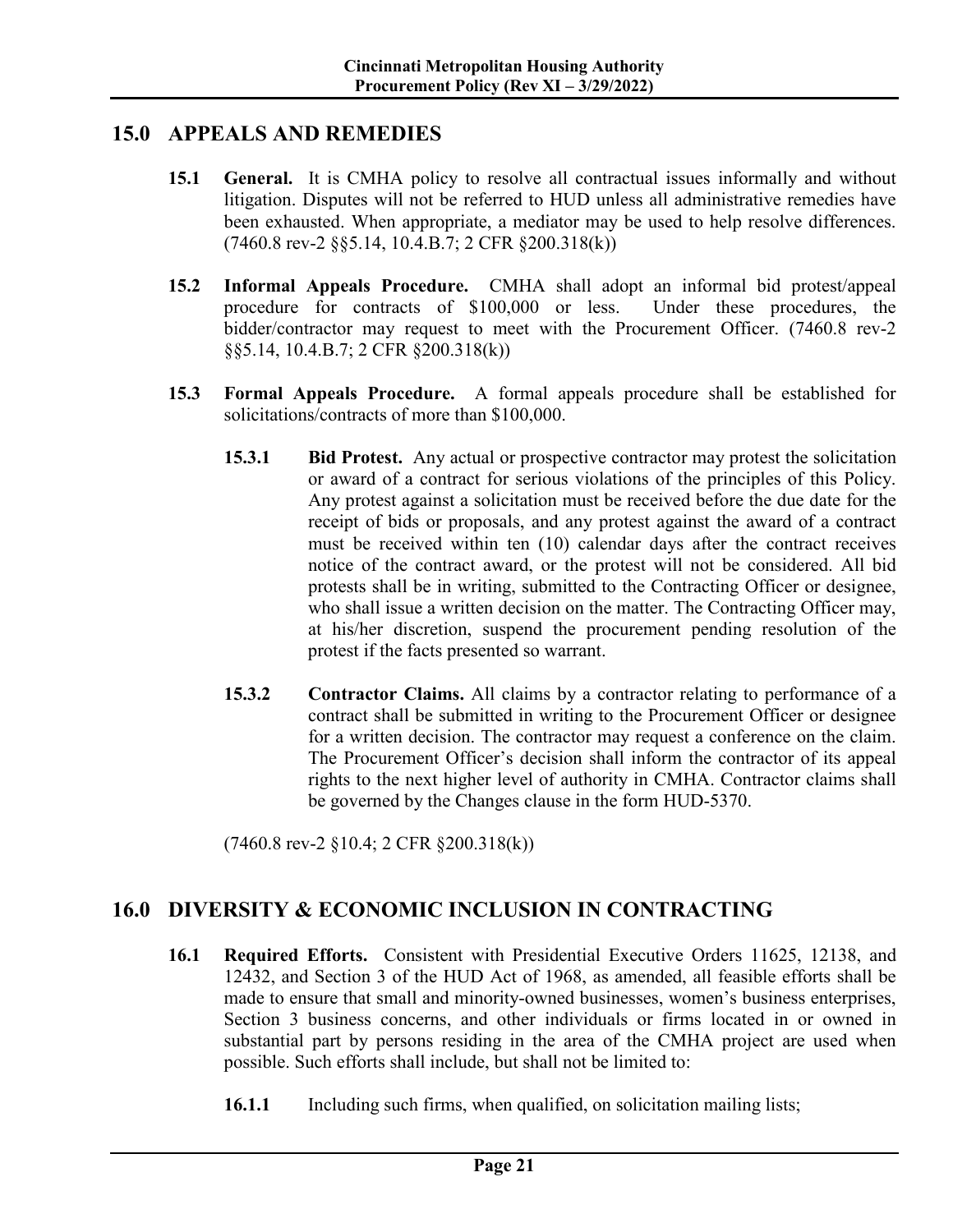- **16.1.2** Encouraging their participation through direct solicitation of bids or proposals whenever they are potential sources;
- **16.1.3** Dividing total requirements, when economically feasible, into smaller tasks or quantities to permit maximum participation by such firms;
- **16.1.4** Establishing delivery schedules, where the requirement permits, which encourage participation by such firms;
- **16.1.5** Using the services and assistance, as appropriate, of such organizations as the Small Business Administration and the Minority Business Development Agency of the Department of Commerce; and
- **16.1.6** Requiring prime contractors, when subcontracting is anticipated, to take the positive steps listed above.

(7460.8 rev-2 §§15.1, 15.5, a-14; 2 CFR §200.321)

- **16.2 Goals.** Shall be established periodically for participation by minority-owned business enterprises, women-owned business enterprises, and Section 3 business concerns in CMHA prime contracts and subcontracting opportunities. CMHA's economic inclusion goal is to meet and/or surpass the following:
	- **16.2.1** Minority-Owned Business Enterprise:
		- General Construction: 20%
		- Professional Services: 12%
		- Material/Supplies: 5%
	- **16.2.2** Women-Owned Business Enterprise goal 5%
	- **16.2.3** Section 3: meet or exceed applicable benchmarks set by HUD

(7460.8 rev-2 §15.5.B; 2 CFR §200.321)

#### **16.3 Definitions.**

- **16.3.1** A small business is defined as a business that is: independently owned; not dominant in its field of operation; and not an affiliate or subsidiary of a business dominant in its field of operation. The size standards in 13 CFR Part 121 should be used to determine business size.
- **16.3.2** A minority-owned business is defined as a business which is at least 51% owned by one or more minority group members; or, in the case of a publiclyowned business, one in which at least 51% of its voting stock is owned by one or more minority group members, and whose management and daily business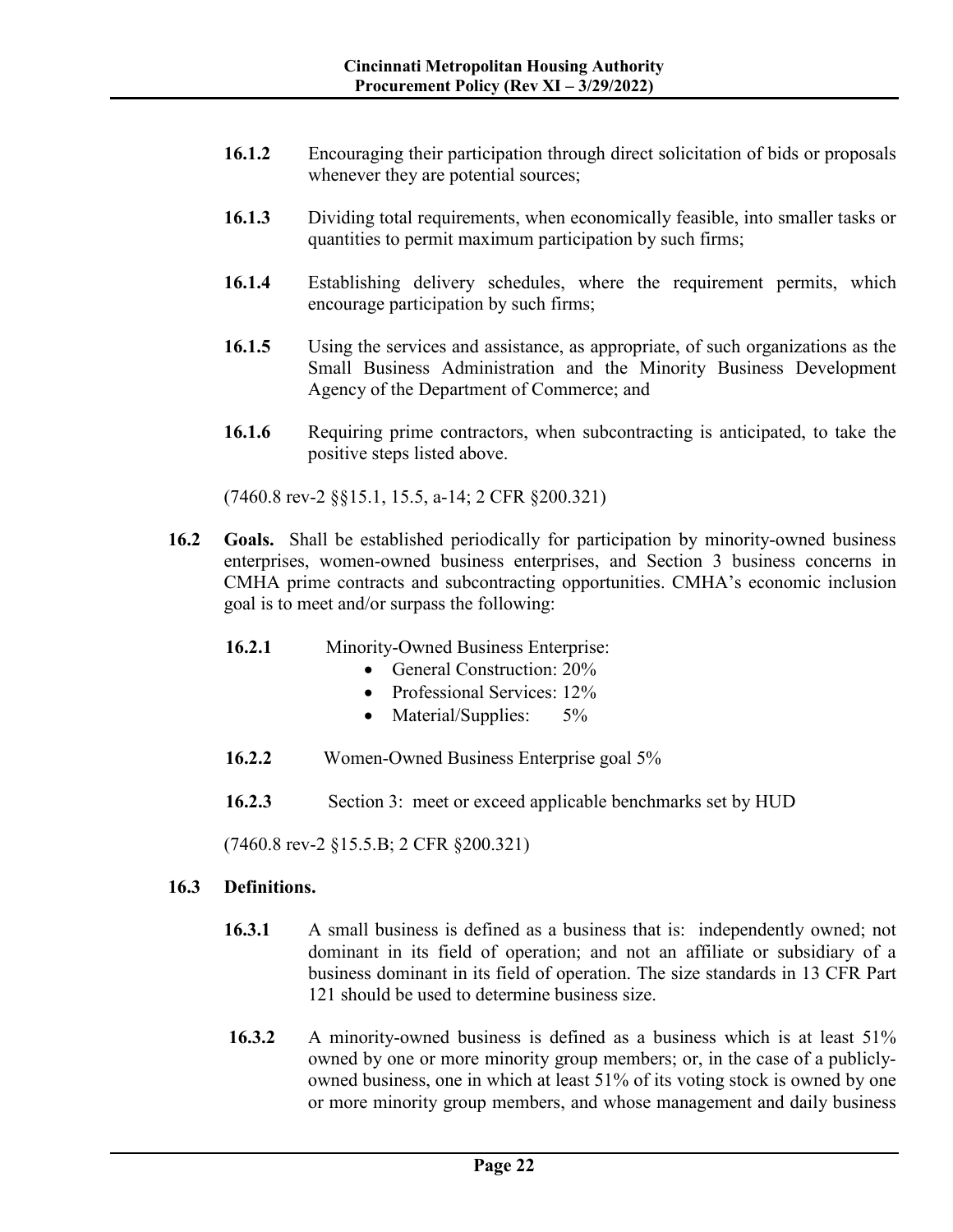operations are controlled by one or more such individuals. Minority group members include, but are not limited to Black Americans, Hispanic Americans, Native Americans, Asian Pacific Americans, Asian Indian Americans, and Hasidic Jewish Americans.

- **16.3.3** A women's business enterprise is defined as a business that is at least 51% owned by a woman or women who are U.S. citizens and who control and operate the business.
- **16.3.4** "*Section 3"* as defined under 24 CFR Part 75 is a provision of the HUD Act of 1968, as amended to ensure that economic opportunities, most importantly employment, generated by certain HUD financial assistance shall be directed to low- and very low-income persons, particularly those who are recipients of government assistance for housing or residents of the community in which the Federal assistance is spent. Section 3 projects include housing rehabilitation, housing construction, and other public construction projects assisted under HUD programs that provide housing and community development financial assistance when the total amount of assistance to the project exceeds a threshold of \$200,000. The threshold is \$100,000 when the assistance is from certain Lead programs. (24 CFR §75.1, 75.3(a)(2))
- **16.3.5** A "*Section 3 business concern"* is a business concern that meets at least one of the following, documented with the last six-month period:
	- **16.3.5.1** It is at least 51 percent owned and controlled by low- or very lowincome persons;
	- **16.3.5.2** Over 75 percent of the labor hours performed for the business over the prior three-month period are performed by Section 3 workers; or
	- **16.3.5.3** It is a business at least 51 percent owned and controlled by current public housing residents or residents who currently live in Section 8-assisted housing.
	- (24 CFR §75.1, 75.5)
- **16.3.6 "***Section 3 worker*" means any worker who currently fits or when hired within the last five years fit at least one of the following categories, as documented:
	- **16.3.6.1** The worker's income for the previous or annualized calendar year is below the income limit established by HUD.
	- **16.3.6.2** The worker is employed by a Section 3 business concern.

**16.3.6.3** The worker is a YouthBuild participant.

Section 3 workers are not exempt from meeting the qualifications of the position to be filled. Nothing in hits section shall be construed to require the employment of someone who meets this definition of a Section 3 worker. (24 CFR §75.5)

**16.3.7** "*Service area or the neighborhood of the project"* means an area within one mile of the Section 3 project or, if fewer than 5000 people live within one mile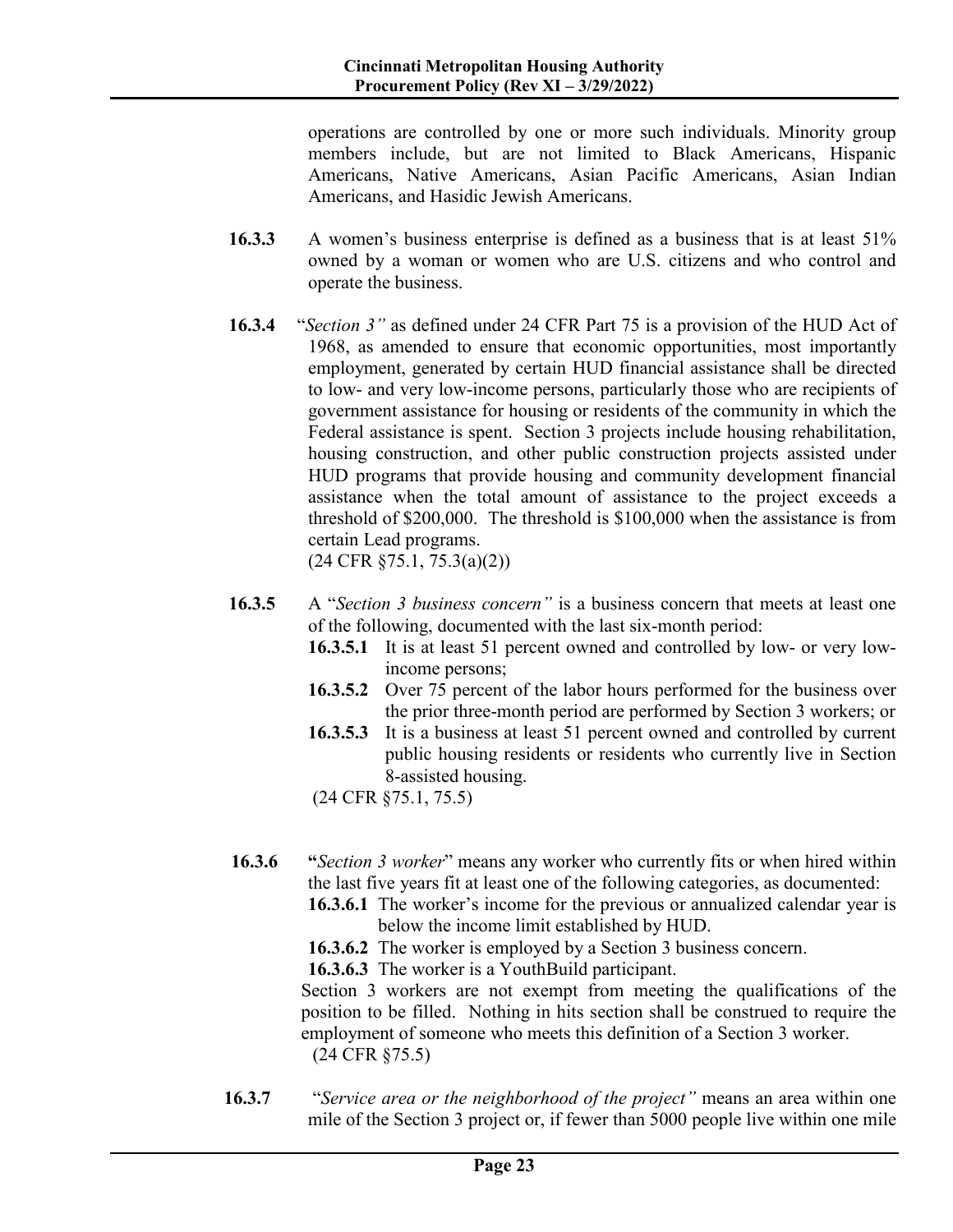of a Section 3 project, within a circle centered on the Section 3 project that is sufficient to encompass a population of 5,000 people according to the most recent U.S. Census. (24 CFR §75.5)

- **16.3.8** "Targeted Section 3 worker" for public housing financial assistance means a Section 3 worker who is
	- **16.3.8.1** A worker employed by a Section 3 business concern; or
	- **16.3.8.2** A worker who currently fits or when hired fit at least one of the following categories, as documented within the past 5 years: - A resident of public housing or Section 8-assisted housing; - A resident of other public housing projects or Section 8-assisted housing managed by CMHA; or

- A YouthBuild participant

(24 CFR §75.11)

Additional definitions are located in 24 CFR Part 75.

(7460.8 rev-2 §§15.2, 15.5.A; 13 CFR §121; 24 CFR 75, Executive Order 11625, 13 CFR §127.300)

- **16.4 Section 3 Compliance.** Contracts will be considered to have complied with the Section 3 requirements, in the absence of evidence to the contrary, if they:
	- **16.4.1** Certify that they have followed the prioritization of effort:
		- **16.4.1.1** Make their best efforts to provide employment and training opportunities to Section 3 workers in the following order of priority

- to residents of the public housing projects for which the public housing financial assistance is expended;

- to residents of other public housing projects managed by CMHA or for residents of Section 8-assissted housing managed by CMHA - to participants in the YouthBuild programs; and

- to low and very low-income persons residing within the metropolitan area in which the assistance is expended.

**16.4.1.2** Make their best efforts to award contracts and subcontracts to business concerns that provide economic opportunities to Section 3 workers in the following order of priority:

> - to section 3 business concerns that provide economic opportunities for residents of the public housing projects for which the assistance is provided;

> - To Section 3 business concerns that provide economic opportunities for residents of other public housing projects or Section 8 assisted housing managed by CMHA

- To YouthBuild programs; and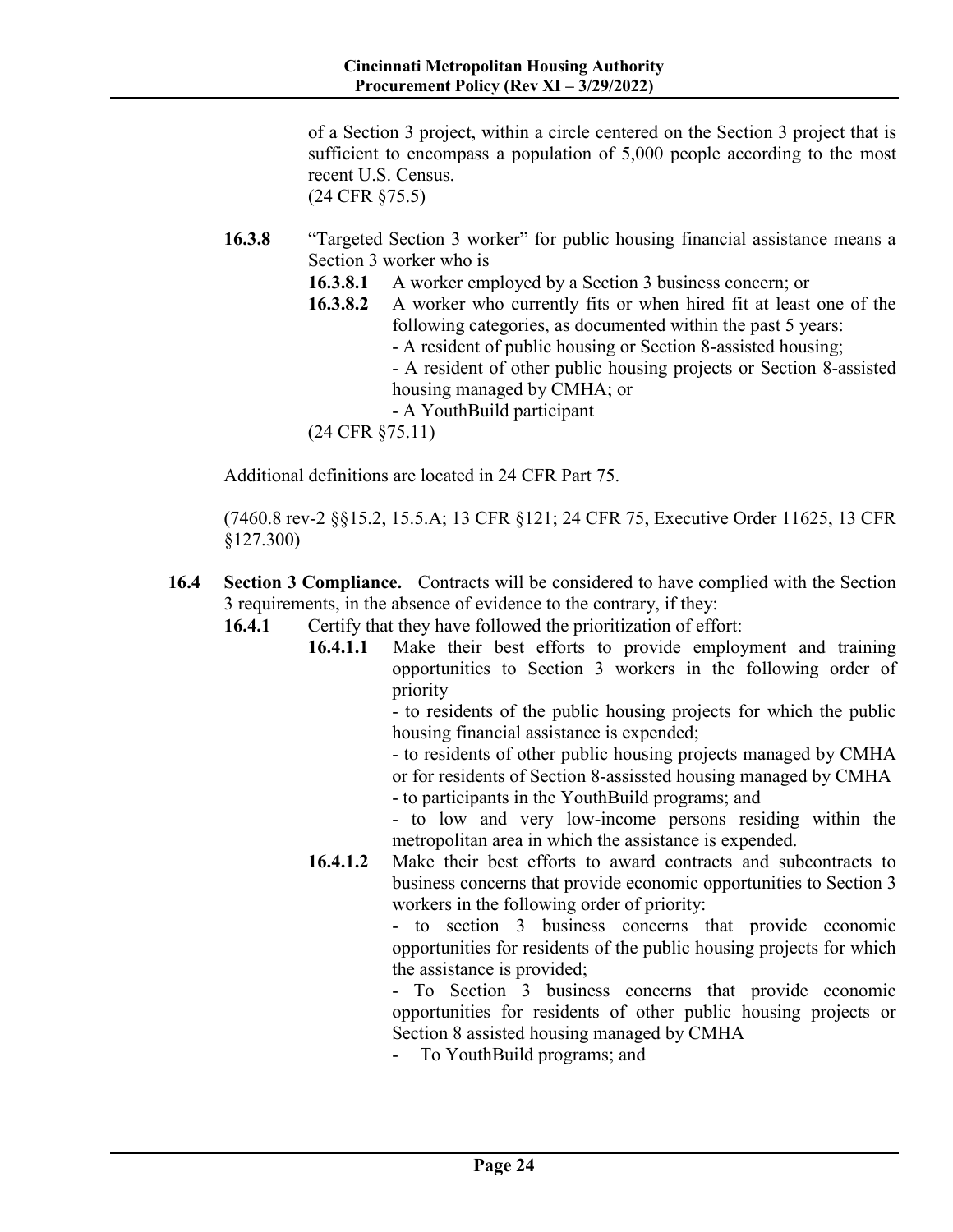- To Section 3 business concerns that provide economic opportunities to Section 3 workers residing with the metropolitan area in which the assistance is provided.
- **16.4.2** Meet or exceed the applicable Section 3 benchmarks. The benchmarks will consist of two ratios:
	- **16.4.2.1** The number of labor hours worked by Section 3 workers divided by the total number of labor hours worked by all workers funded by public housing financial assistance in CMHA's fiscal year
	- **16.4.2.2** The number of labor hours worked by Targeted Section 3 workers by the total number of labor hours worked by all workers funded by public housing financial assistance in CMHA's fiscal year.

#### **16.4.3 Not Included**

**16.4.3.1**Professional service contracts for non-construction services that require an advanced degree or professional licensing are not required to be reported as part of the total Section 3 labor hours, however they are permitted to be reported

**16.4.3.2**Section 3 requirements do not apply to material supply contracts.

#### **16.4.4 Contract provisions**

CMHA shall include language in contracts requiring contractors meet the Section 3 requirements set forth in 2 CFR Part 75; CMHA shall require contractors include those requirements to their subcontractors.

(7460.8 rev-2 §15.2; 24 CFR 75; 2 CFR 75.3(b), 75.5, 75.13(b)(2), 75.23(b)(2),  $75.25(a)(4)$ 

#### **16.5 Diversity and Economic Inclusion Non-Compliance Sanctions**

CMHA shall have the discretion to apply suitable sanctions to the contractor if found to be in non-compliance with the Section 3 requirements and/or non-compliance with their Section 3 Action Plan. Contractors failing to comply with the Section 3 regulations may be required to contribute into the CMHA Section 3 Training Fund. Debarment, suspension and limited denial of participation pursuant to HUD regulation in 24 CFR part 24, where appropriate may be applied to the contractor. (13 CFR §§135.38.F, 135.74(d),135.76(g))

## **17.0 BOARD APPROVAL OF PROCUREMENT ACTIONS**

**17.1 Authority.** The Board appoints and delegates procurement authority to the Chief Executive Officer (CEO) in the amount not to exceed \$100,000 and is responsible for ensuring that any procurement policies and procedures adopted are appropriate for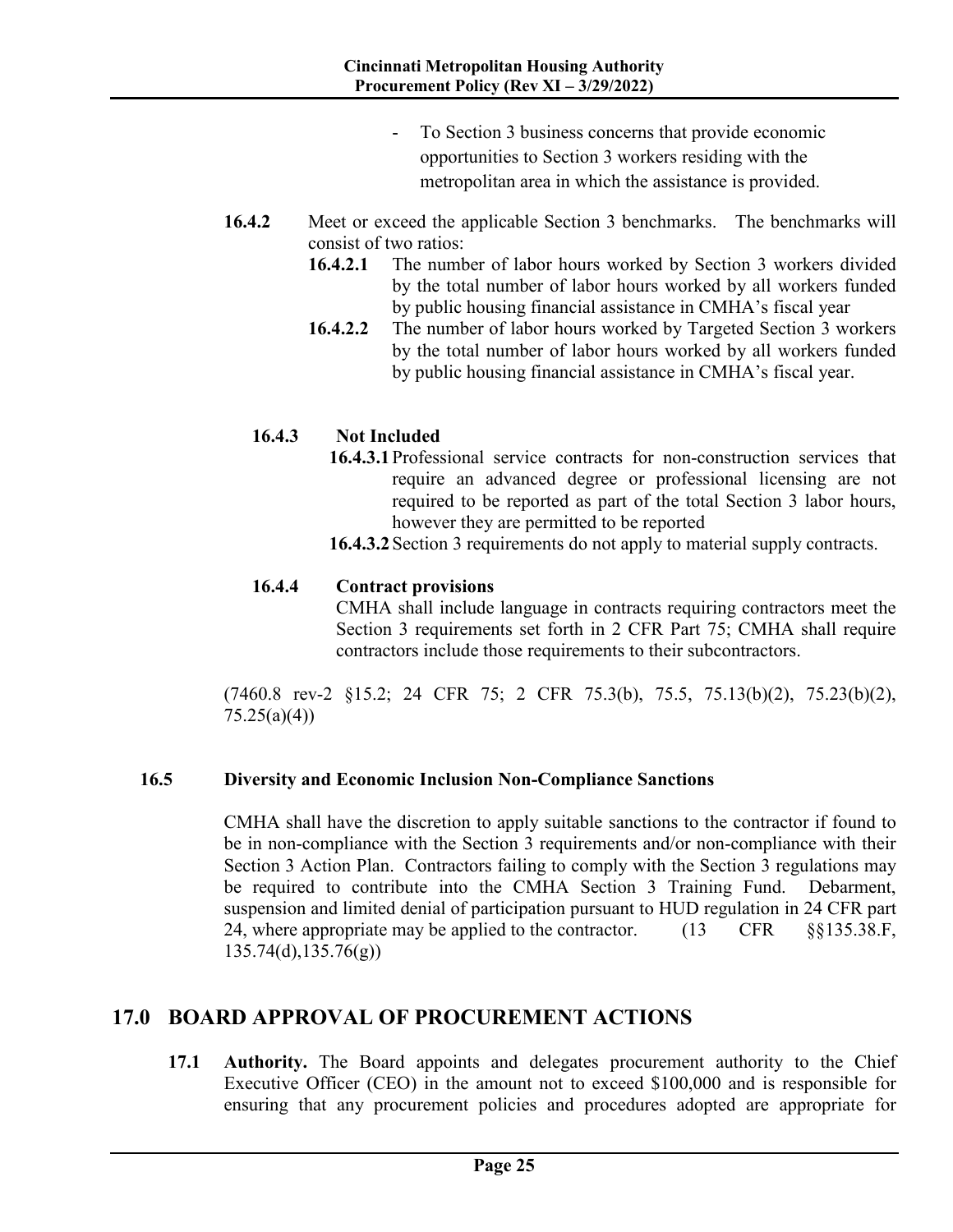CMHA. All procurements that exceed \$100,000 must have approval from the Board prior to award and/or contract execution.

**17.2 Change Orders.** Any change order, or the cumulative thereof, as a result of necessary additions or changes to a previously approved contract amount (firm, fixed price) that is 20% or higher of the original amount (regardless of cost) must receive Board Approval.

## **18.0 DELEGATION OF CONTRACTING AUTHORITY**

- **18.1 Delegation.** While the CEO is responsible for ensuring that CMHA's procurements comply with this Policy, the CEO may delegate in writing all procurement authority as is necessary and appropriate to conduct the business of CMHA.
- **18.2 Procedures.** Further, and in accordance with this delegation of authority, the CEO shall, where necessary, establish operational procedures (such as a procurement manual or standard operating procedures) to implement this Policy. The CEO shall also establish a system of sanctions for violations of the ethical standards described in Section 3.0 herein, consistent with Federal, State, or local law.

(7460.8 rev-2 §§2.3, 4.7; 2 CFR §200.318(k))

## **19.0 DOCUMENTATION**

- **19.1 Required Records.** CMHA must maintain records sufficient to detail the significant history of each procurement action. These records shall include, but shall not necessarily be limited to, the following:
	- **19.1.1** Rationale for the method of procurement (if not self-evident);
	- **19.1.2** Rationale of contract pricing arrangement (also if not self-evident);
	- **19.1.3** Reason for accepting or rejecting the bids or offers;
	- **19.1.4** Basis for the contract price (as prescribed in this handbook);
	- **19.1.5** A copy of the contract documents awarded or issued and signed by the Contracting Officer;
	- **19.1.6** Basis for contract modifications; and
	- **19.1.7** Related contract administration actions.

(7460.8 rev-2 §3.3.A; 2 CFR §200.318(i))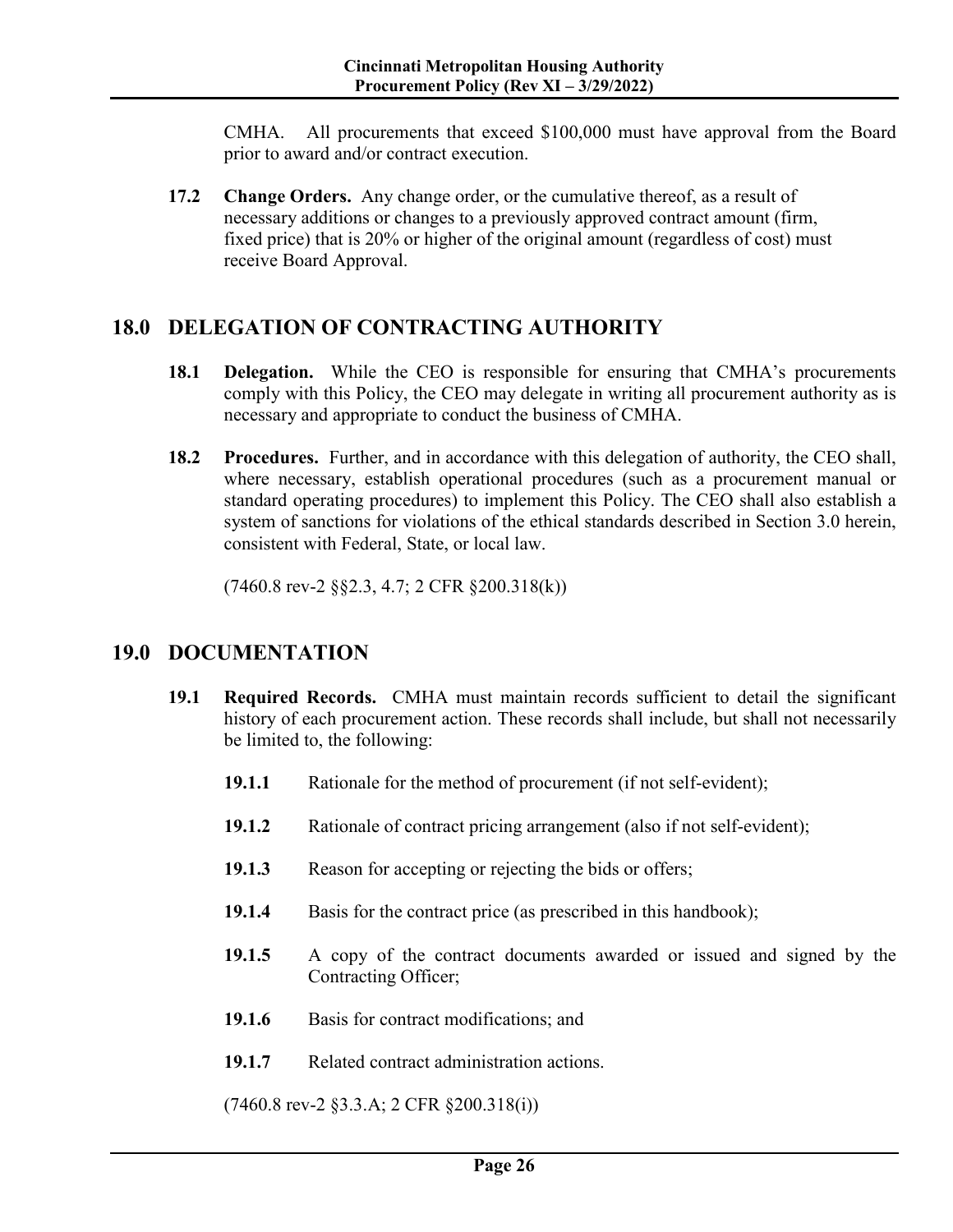- **19.2 Level of Documentation.** The level of documentation should be commensurate with the value of the procurement. (7460.8 rev-2 §3.3.A; 2 CFR §200.318(i))
- **19.3 Record Retention.** Records are to be retained for a period of three years after final payment and all matters pertaining to the contract are closed and shall follow the policy and procedures as is defined by the CMHA Record Retention Policy. (7460.8 rev-2 §3.3.B)

## **20.0 DISPOSITION OF SURPLUS PROPERTY**

**20.1 General.** Property no longer necessary for CMHA's purposes (non-real property) shall be transferred, sold, or disposed of in accordance with applicable Federal, state, and local laws and regulations. (7460.8 rev-2 a-16)

# **21.0 FUNDING AVAILABILITY**

**21.1 General.** Before initiating any contract, CMHA shall ensure that there are sufficient funds available to cover the anticipated cost of the contract or modification. (7460.8 rev- $2 a-16$ )

## **22.0 SPONSORSHIP PROGRAM POLICY**

- **22.1 Philosophy.** The Cincinnati Metropolitan Housing Authority's current Strategic Plan and Gold Standard Philosophy encourages CMHA to take innovative approaches to the way we do business. Sponsorship is an innovative way to offset the cost of some CMHA events. When appropriate, CMHA will be receptive to sponsorship opportunities. The establishment of a sponsorship relationship does not constitute an endorsement by CMHA of the sponsor or the sponsor's services or products.  $(2 \text{ CFR } \S 200.318(c))$
- **22.2 Policy.** This document establishes CMHA's general policy for sponsorships of CMHA events and programs. The Policy sets the standards, guidelines and approval criteria for solicitation, consideration and approval of sponsorships. This policy was designed to protect the Mission, Vision, Gold Standard Philosophy, and Integrity of CMHA. No sponsorship shall be approved that will compromise or damage the public trust or conflict with or compromise CMHA's reputation, Mission, Vision, Gold Standard, Value or integrity. This policy does not apply to CMHA's endorsement or support for external organizations and their programs, services, or activities.
	- **22.2.1** This policy is also designed to: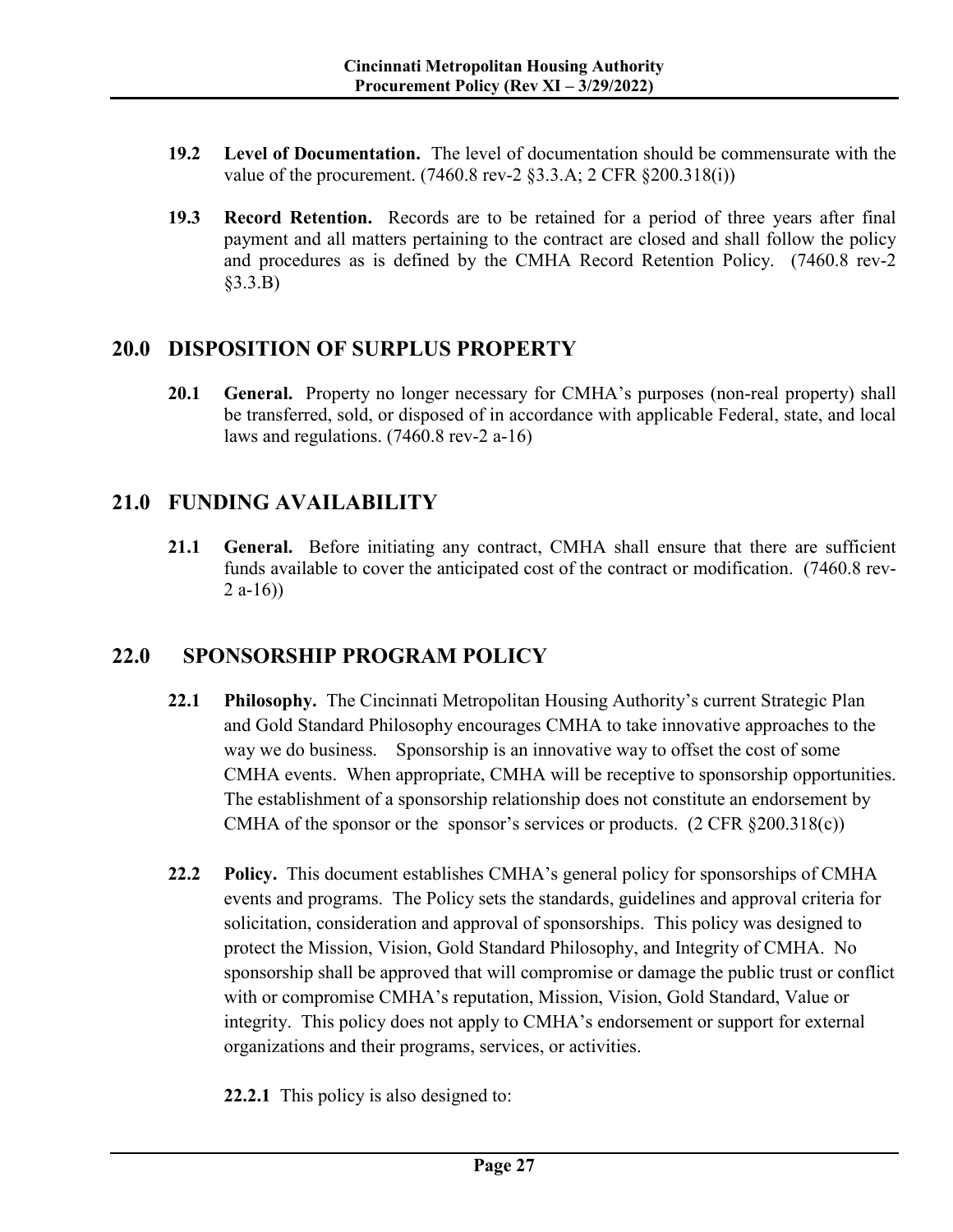- Ensure open and fair public process for soliciting and considering sponsorship activities.
- Provide CMHA with full and final decision making authority on any sponsorship activity.
- To clearly state that a sponsorship does not create a public forum for communication and debate.
- To help potential sponsors, CMHA, and CMHA staff to better understand the procedures for sponsorships.
- **22.3 Definition of Sponsorship.** A sponsorship is a financial or in-kind support from an outside person or entity to associate their name, logo, products, or services with a CMHA event. A sponsorship is a business relationship in which CMHA and the sponsor exchange products, services, and/or financial remuneration for a right to associate sponsor's name, services or products with the CMHA event.
- **22.4 Solicitation of Sponsor.** CMHA may contact a prospective sponsor directly or CMHA may contract with an independent contractor for services related to solicitation of sponsors. CMHA retains sole and final decision-making authority for determining the appropriateness of a sponsorship and CMHA may refuse any offer of sponsorship.
- **22.5 Sponsorship Selection Criteria.** When considering whether to accept a proposed sponsorship, CMHA shall consider the following non-exclusive criteria:
	- Consistency of the prospective sponsor's services, products, customers and promotional goals with CMHA's character, values, Mission, Vision and Gold Standard.
	- The prospective sponsor's historical participation and association with the event and continued willingness to participate in the same in the future.
	- The timeliness and readiness of the prospective sponsor to enter into a sponsorship agreement.
	- Whether and the extent to which the sponsorship will establish or will be perceived as establishing an inappropriate association.
	- Whether the sponsorship is, or will be perceived to be politically oriented.
	- The type and level of support by the prospective sponsor.
	- Whether the sponsorship is or will be perceived to be offensive to segments of CMHA's community.
	- The aesthetic characteristics of communications to the public regarding the sponsorship
	- Whether the sponsor manufactures products, takes positions or otherwise engages in activity that is inconsistent with local, state or federal law or with CMHA policies or CMHA's Mission, Vision and Gold Standard.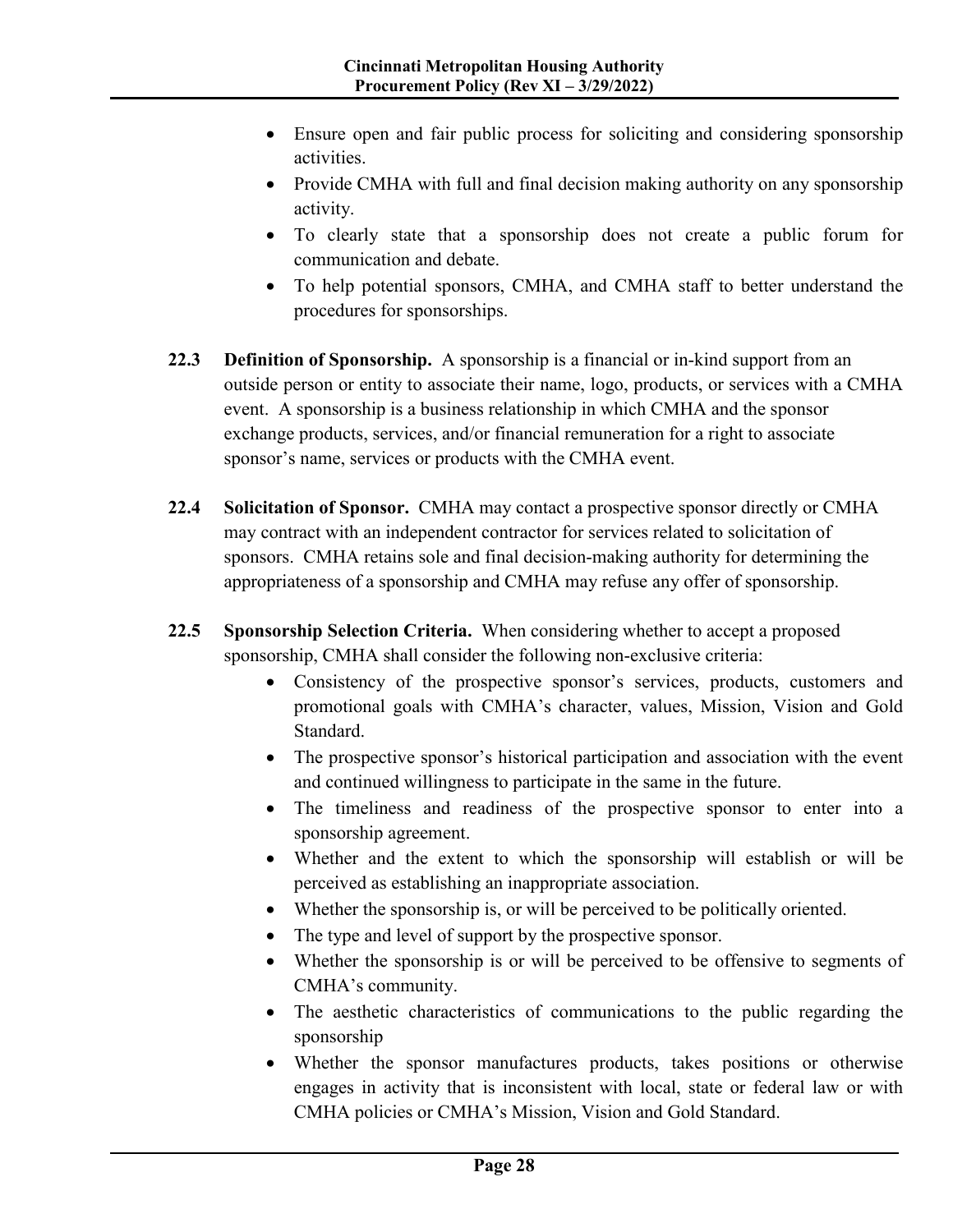- Other factors that may undermine public confidence in CMHA's impartiality or interfere with the efficient delivery of CMHA operations and services, including, without limitation, current or potential conflicts of interests between the sponsor and CMHA, CMHA staff, officials or affiliated entities and the potential for the sponsorship to tarnish CMHA's standing amongst the community or otherwise impair CMHA's ability to administer it's programs.
- Community support for or opposition to the proposed sponsorship
- The actual value of the proposal in relation to the benefit to the prospective sponsor.
- **22.6 Sponsorship Restrictions.** The following are categorically excluded as potential sponsors:
	- Entities that promote the sale or consumption of alcoholic beverages;
	- Entities that promote the sale or use of tobacco products;
	- Entities that promote the sale or use of illegal drugs;
	- Entities that promote gambling;
	- Sexually oriented businesses;
	- Religious or political organizations;
	- Individuals or entities that have pending business agreements or are participating in an active solicitation or otherwise creates the appearance of impropriety;
	- Any sponsorship that is contrary to the interest of public health, safety, or welfare.
- **22.7 Non-Endorsement.** Acceptance of a sponsorship does not imply CMHA's endorsement of the person, product, service, or business. Announcements, flyers and other promotional materials shall not state or imply CMHA's endorsement unless express written consent of CMHA is obtained.
- **22.8 Sponsor's Right to Publicize Their Association with CMHA**. A sponsor shall not use CMHA's name or logo in any materials or communications without prior written approval of CMHA, including without limitation print, video, internet, broadcast or display items that promote or otherwise communicate the sponsorship.
- **22.9 Non-Discrimination.** CMHA shall not discriminate on the basis of race, creed, color, national original, religion, gender, martial status, age, sexual orientation, political affiliation, or disability. Any person or entity sponsoring a CMHA program or event must follow the same non-discrimination policy.